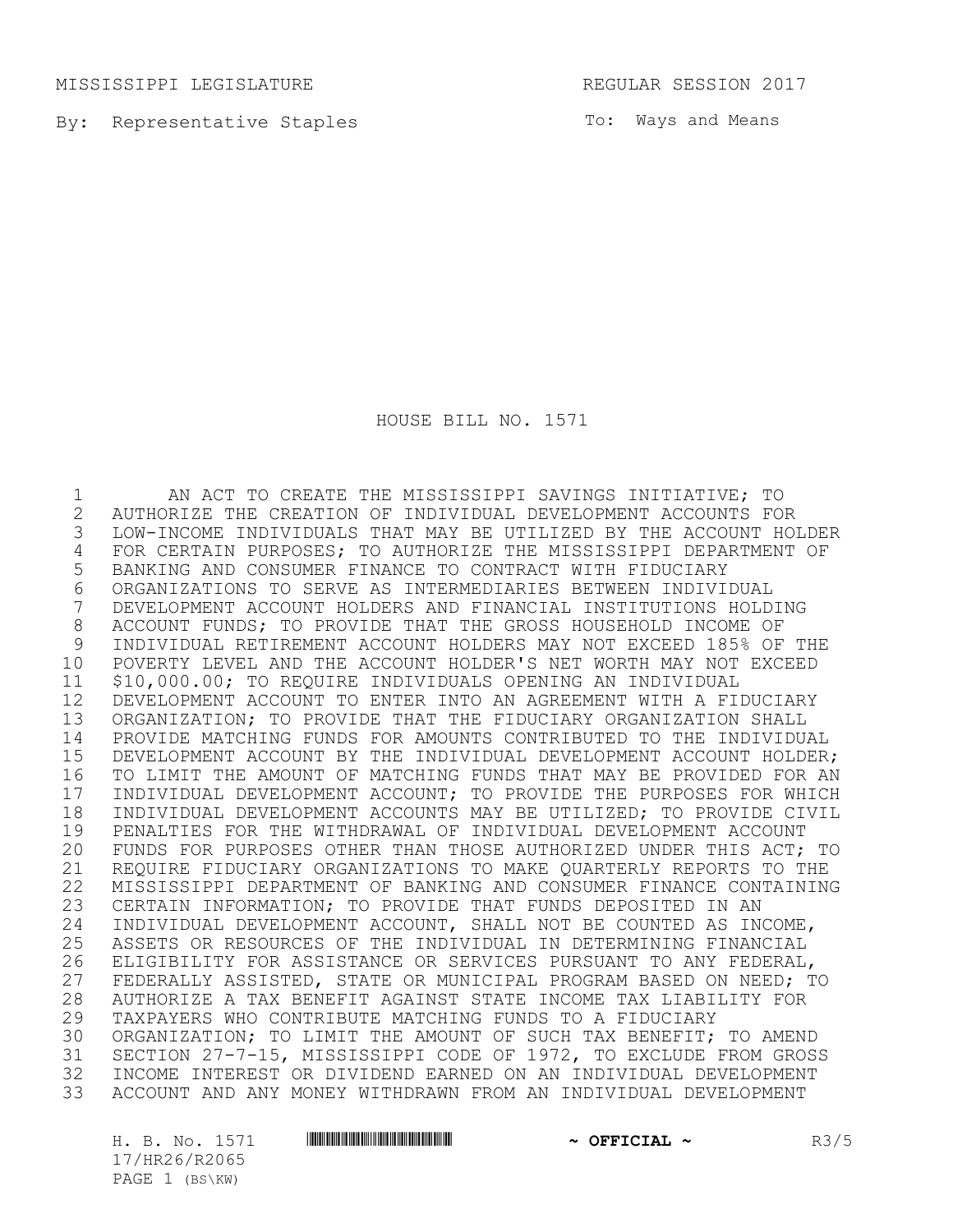ACCOUNT THAT IS USED FOR A QUALIFIED PURPOSE; AND FOR RELATED PURPOSES.

 BE IT ENACTED BY THE LEGISLATURE OF THE STATE OF MISSISSIPPI: **SECTION 1.** Sections 1 through 15 of this act shall be known and may be cited as the "Mississippi Savings Initiative."

 **SECTION 2.** The purpose of this act is to provide for the establishment of individual development accounts and to authorize the Mississippi Department of Banking and Consumer Finance to contract with fiduciary organizations to serve as intermediaries between individual development account holders and financial institutions holding account funds. The accounts are designed to:

 (a) Provide low-wealth, unbanked and under-banked Mississippians an opportunity to gain economic stability to become self-sufficient and less reliant on public assistance;

(b) Encourage and mobilize savings;

 (c) Assist in purchasing a home or paying the cost of major repairs to an existing home, starting or expanding a business, paying the cost of postsecondary education, paying the cost-assistive technology for people with disabilities, and paying the cost of an automobile purchase; and

 (d) Strengthen families and build sustainable communities within Mississippi.

 **SECTION 3.** As used in Sections 1 through 15 of this act: (a) "Administrative costs" includes, but is not limited to, soliciting matching funds, processing fees charged by the fiduciary organization or financial institution, and traditional

| H. B. No. 1571 | $\sim$ OFFICIAL $\sim$ |
|----------------|------------------------|
| 17/HR26/R2065  |                        |
| PAGE 2 (BS\KW) |                        |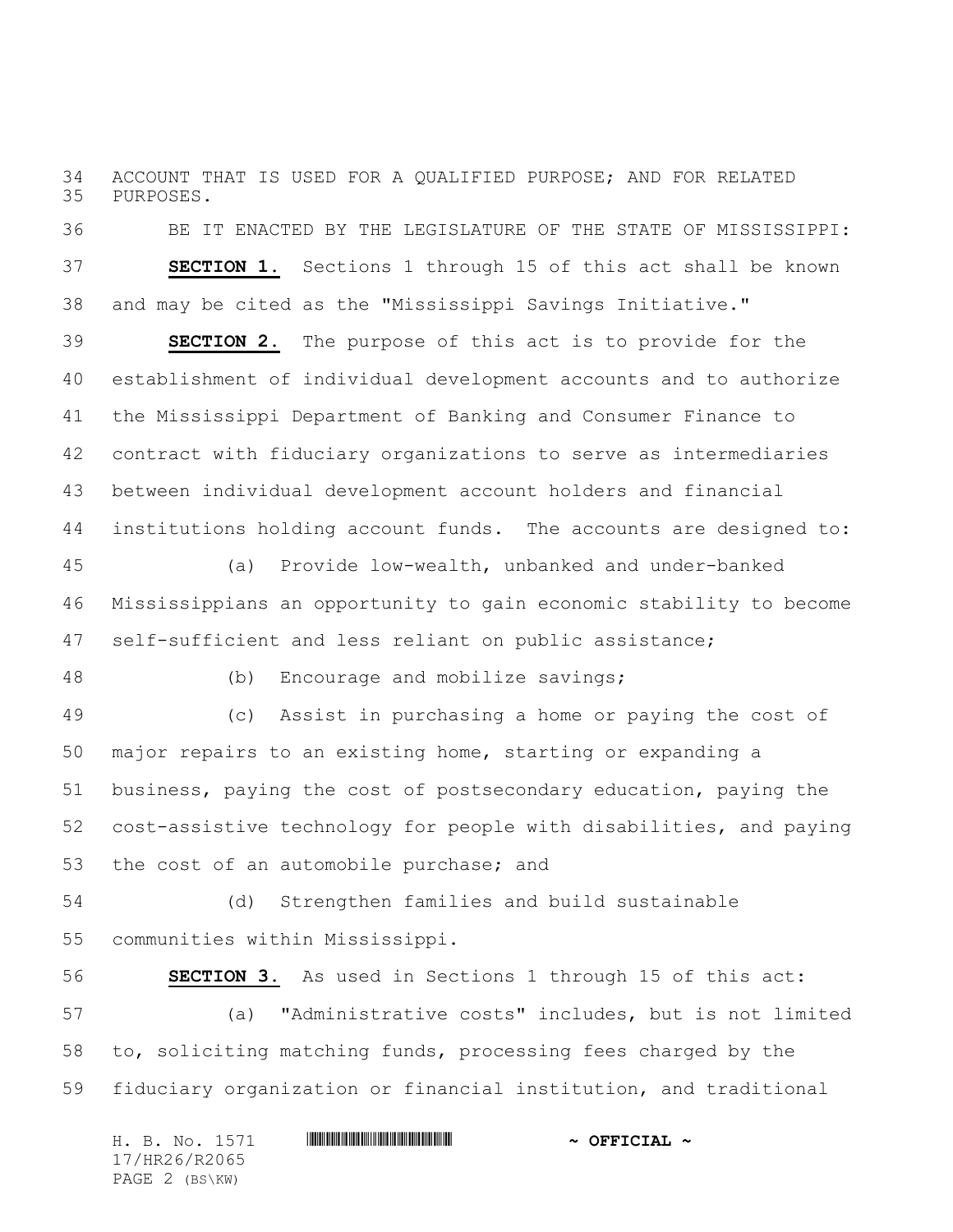overhead costs. Administrative costs shall be limited to no more than fifteen percent (15%) of the contract.

 (b) "Eligible educational institution" means the following:

 (i) An institution described in 20 USC Section 65 1088(a)(1) or 1141(a), as such sections are in effect on July 1, 2017;

 (ii) An area vocational education school, as 68 defined in 20 USC Section 2471(4), subparagraph (C) or (D), as such section is in effect on July 1, 2017; and

 (iii) Any other accredited education or training organization.

 (c) "Emergency" means payments for necessary medical expenses of the account owner or family member, expenses to avoid the eviction of the account owner from the account owner's primary residence and for necessary living expenses following a loss of income.

 (d) "Federal poverty level" means the poverty income guidelines published for a calendar year by the United States Department of Human Services.

 (e) "Fiduciary organization" means any nonprofit, fund-raising organization that is exempt from taxation under 82 Section 501(c)(3) of the Internal Revenue Code, as amended, any certified community development financial institution or any credit union chartered under federal or state law.

H. B. No. 1571 **HRACH RACE AND ALL AND A OFFICIAL ~** 17/HR26/R2065 PAGE 3 (BS\KW)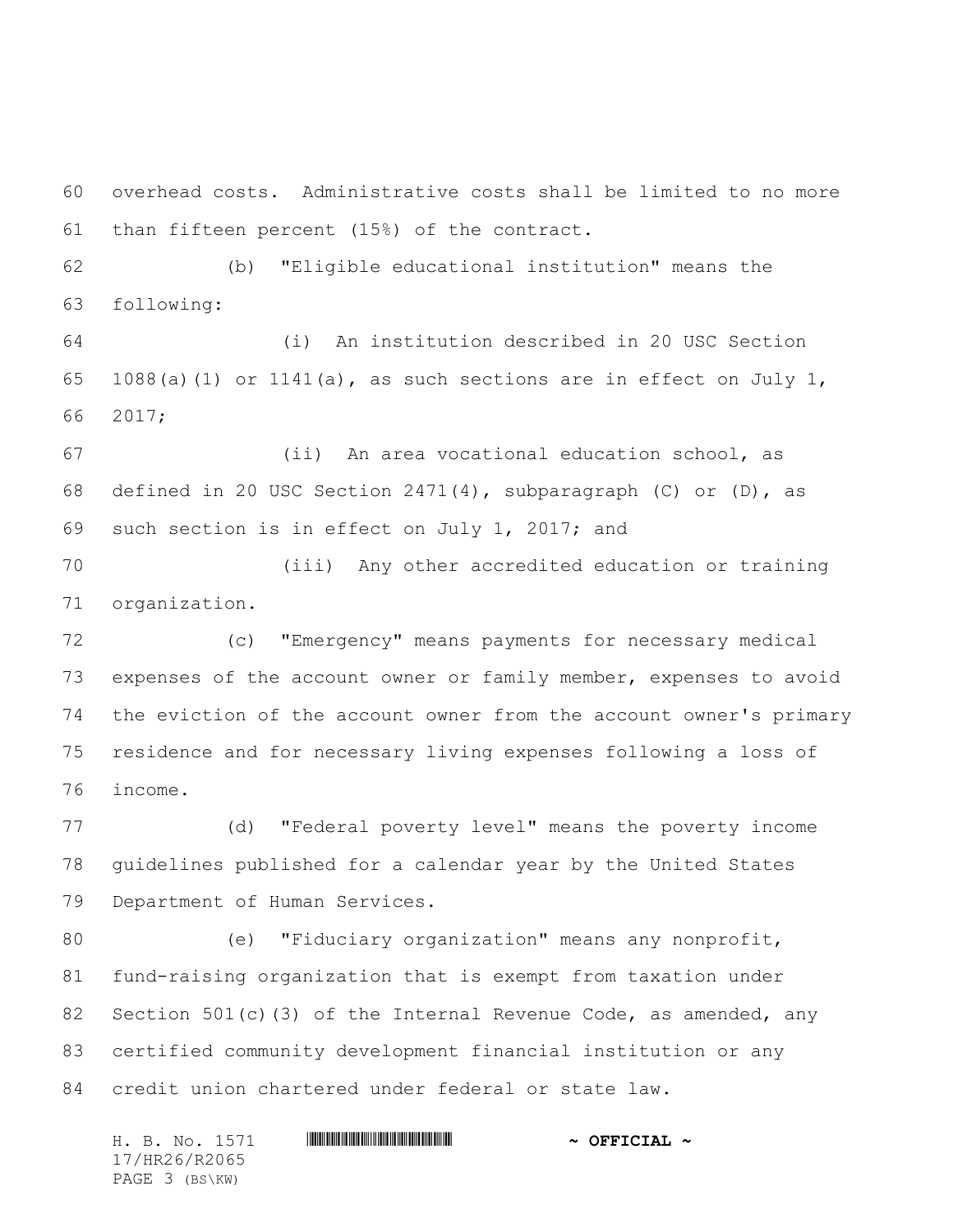(f) "Financial institution" means a federally insured bank, trust company, savings bank, building and loan association, savings and loan company or association, or credit union 88 authorized to do business in this state.

 (g) "First-time homebuyer" means a person who has not been named on a legally recorded homeownership title for a minimum of thirty-six (36) months.

 (h) "Individual Development Account" or "IDA" means an account established for an eligible individual or family member as part of a qualified individual development account program with the following requirements:

 (i) The sole owner of the account is the 97 individual or family member for whom the account was created;

 (ii) The holder of the account is a qualified financial institution;

 (iii) The assets of the account may not be commingled with other property except in a common trust fund or 102 common investment fund; and

 (iv) Any amount in the account shall be paid out only for the qualified purposes of the account owner, except if it meets the qualifications of an emergency use.

 (i) "MDBCF" means the Mississippi Department of Banking and Consumer Finance.

 (j) "Parallel account" means a separate parallel account for all matching funds and earnings dedicated to

H. B. No. 1571 **HRACH RACE AND ALL AND A OFFICIAL ~** 17/HR26/R2065 PAGE 4 (BS\KW)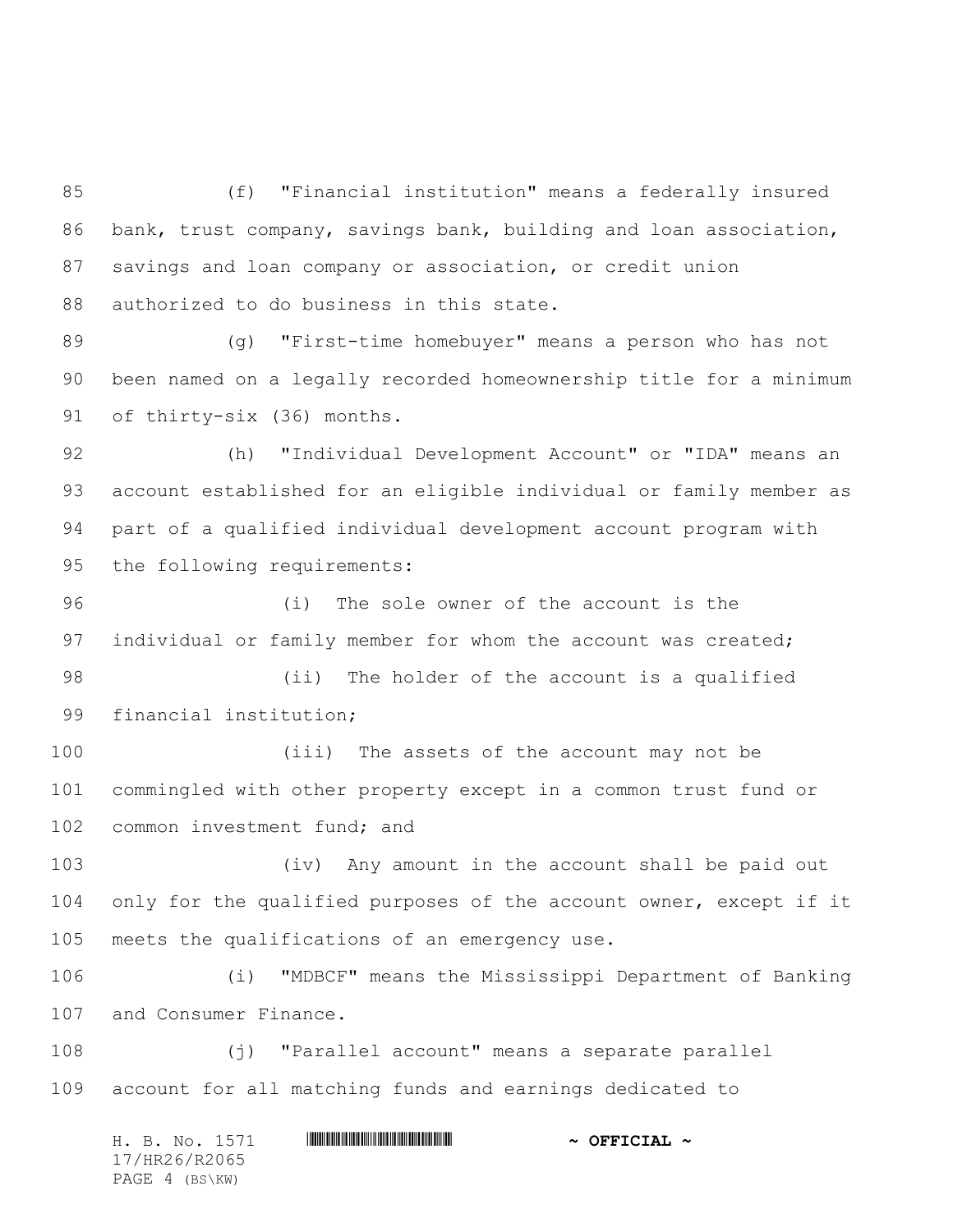individual development account owners, the sole holder of which is a qualified financial institution, or a qualified fiduciary organization.

 (k) "Postsecondary educational expenses" means: (i) Tuition and fees required for the enrollment or attendance of an IDA account holder or an immediate family

 member of the account holder who is a student at an eligible educational institution; and

 (ii) Fees, books, supplies and equipment (including computer, software, etc.) required for courses of instruction for an IDA account holder or an immediate family member of the account holder who is a student at an eligible educational institution.

 (l) "Operating costs" includes, but is not limited to, costs of training IDA participants in economic and financial literacy and IDA uses, marketing participation, counseling participants and conducting required verification and compliance activities.

 (m) "Qualified purposes" means any of the purposes for which the account owner's accumulated savings and matching funds may be used as described in Section 6 of this act.

 **SECTION 4.** (1) An individual who is a resident of this state may submit an application to open an individual development account to a fiduciary organization approved by the MDBCF. The fiduciary organization shall approve the application only if:

| H. B. No. 1571 | $\sim$ OFFICIAL $\sim$ |
|----------------|------------------------|
| 17/HR26/R2065  |                        |
| PAGE 5 (BS\KW) |                        |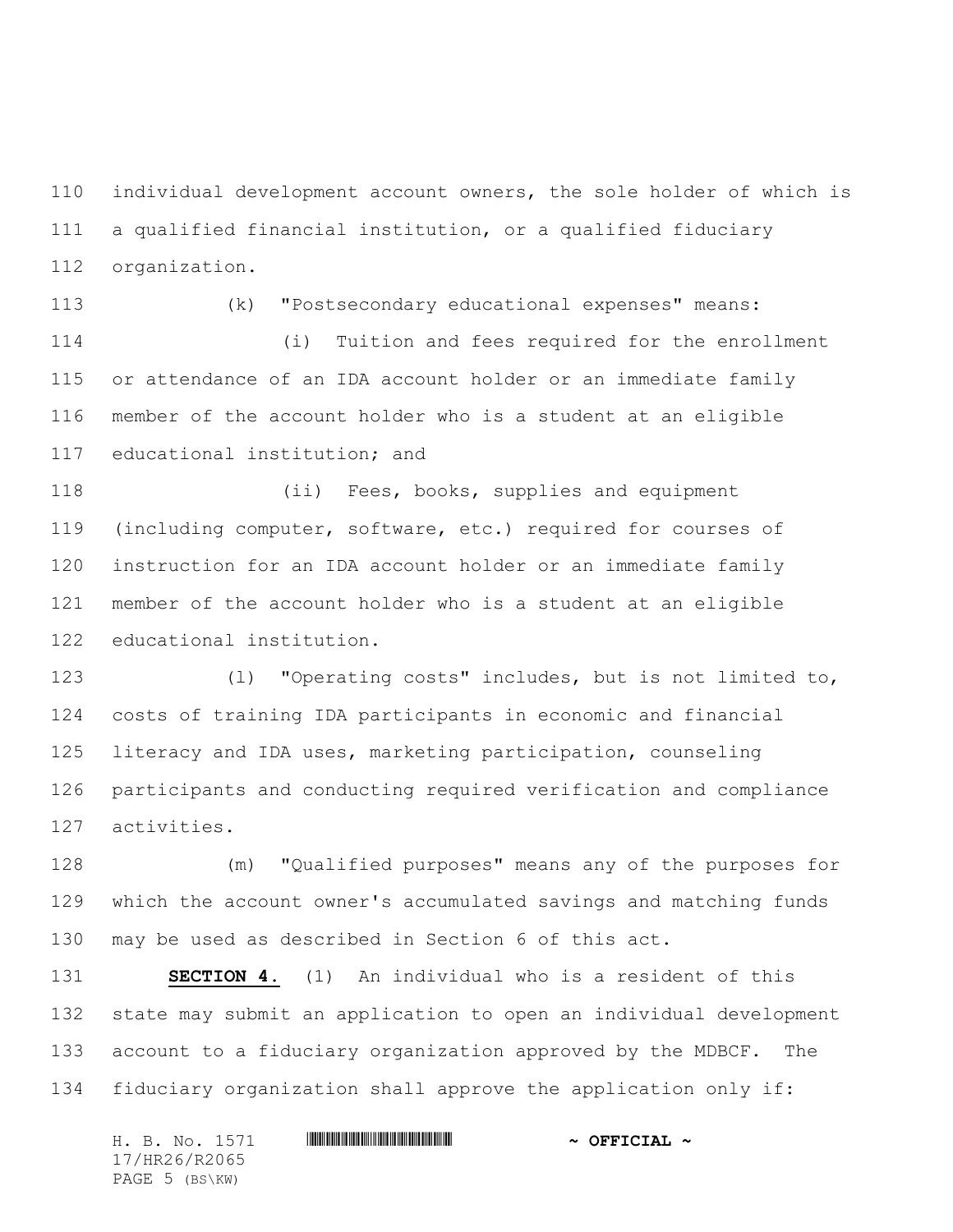(a) The individual has gross household income from all sources for the calendar year preceding the year in which the application is made which does not exceed one hundred eighty-five percent (185%) of the federal poverty level; and

 (b) Individual household net worth at the time the IDA account is opened does not exceed Ten Thousand Dollars (\$10,000.00) disregarding the primary dwelling and one (1) motor vehicle owned by the household.

 (2) An individual opening an IDA shall be required to enter into an IDA agreement with the fiduciary organization.

 (3) The IDA agreement shall provide for the amount of the 146 savings deposits, the match fund rate, the asset goal, the financial literacy classes to be completed, any additional training specific to the asset, the financial counseling the individual will attend and any other services designed to increase the independence of the person through the achievement of the account's approved purpose.

 (4) Before becoming eligible to receive matching funds to pay for qualified purposes, individual development account owners shall complete a financial literacy education course offered by a qualified financial institution, a qualified fiduciary organization, or a governmental entity in accordance with federal guidelines.

17/HR26/R2065 PAGE 6 (BS\KW)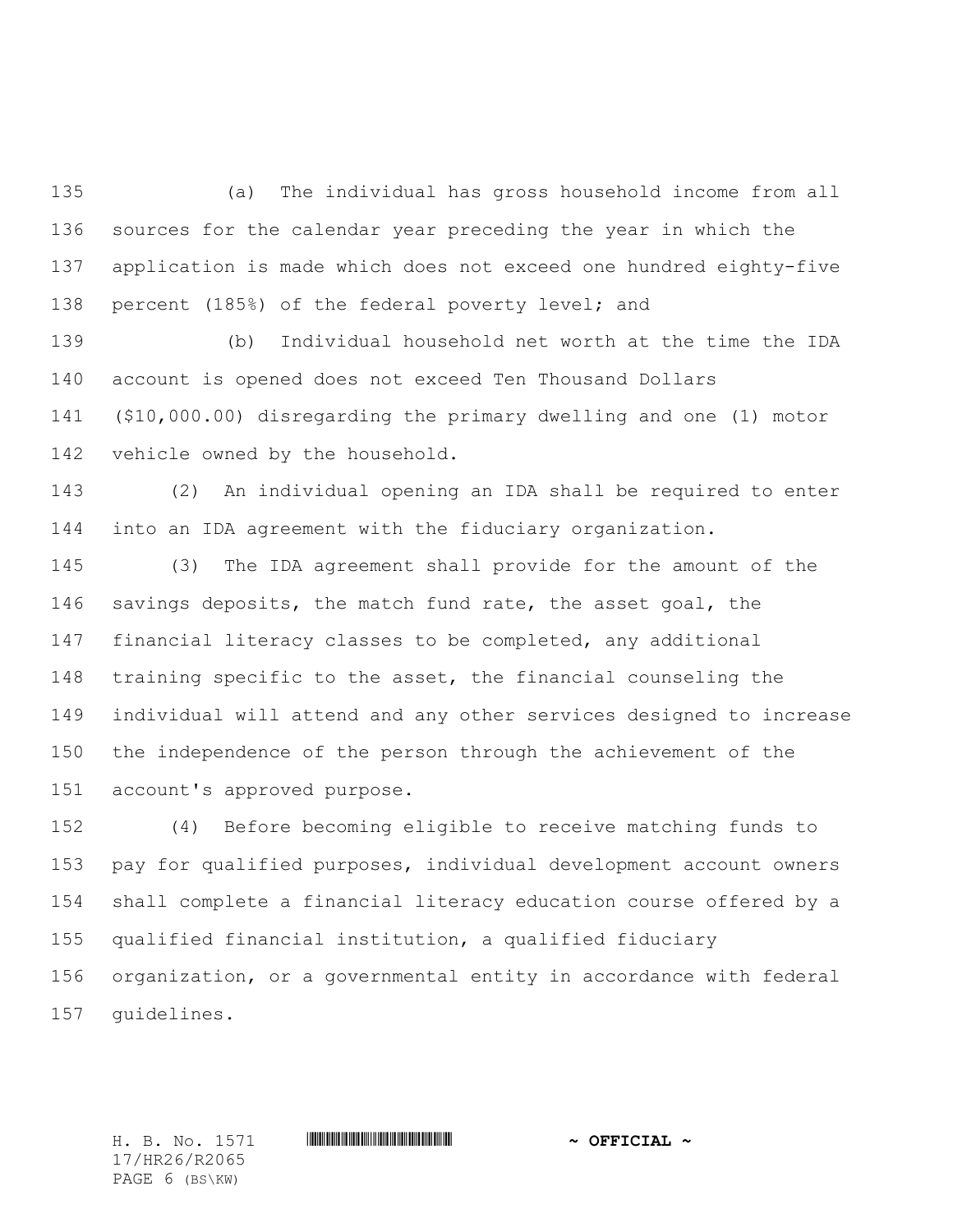(5) The fiduciary organization shall be responsible for coordinating arrangements between the individual and a financial institution to open the individual's IDA.

 (6) Each fiduciary organization shall provide written notification to each of its eligible IDA account holders of the amount of matching funds provided by the fiduciary to which each such IDA account holder is entitled. Such notification shall be made at such intervals as the fiduciary organization deems appropriate, but shall be required to be made at least once each calendar year. The amount of the matching funds for each IDA account holder shall be Three Dollars (\$3.00) for each One Dollar (\$1.00) contributed to the IDA by the IDA account holder during the preceding calendar year.

 (7) In order to receive matching funds, the account owner must:

 (a) Have saved for a minimum of six (6) months; (b) Have reached his or her savings goal; and (c) Have completed a financial literacy education course offered by a qualified financial institution, a qualified fiduciary organization, or a governmental entity in accordance with federal guidelines.

 (8) Once requirements in Section 7 of this act have been fulfilled, the appropriate matching funds shall be transferred from the parallel account directly to the vendor or service provider of the approved asset.

H. B. No. 1571 \*HR26/R2065\* **~ OFFICIAL ~** 17/HR26/R2065 PAGE 7 (BS\KW)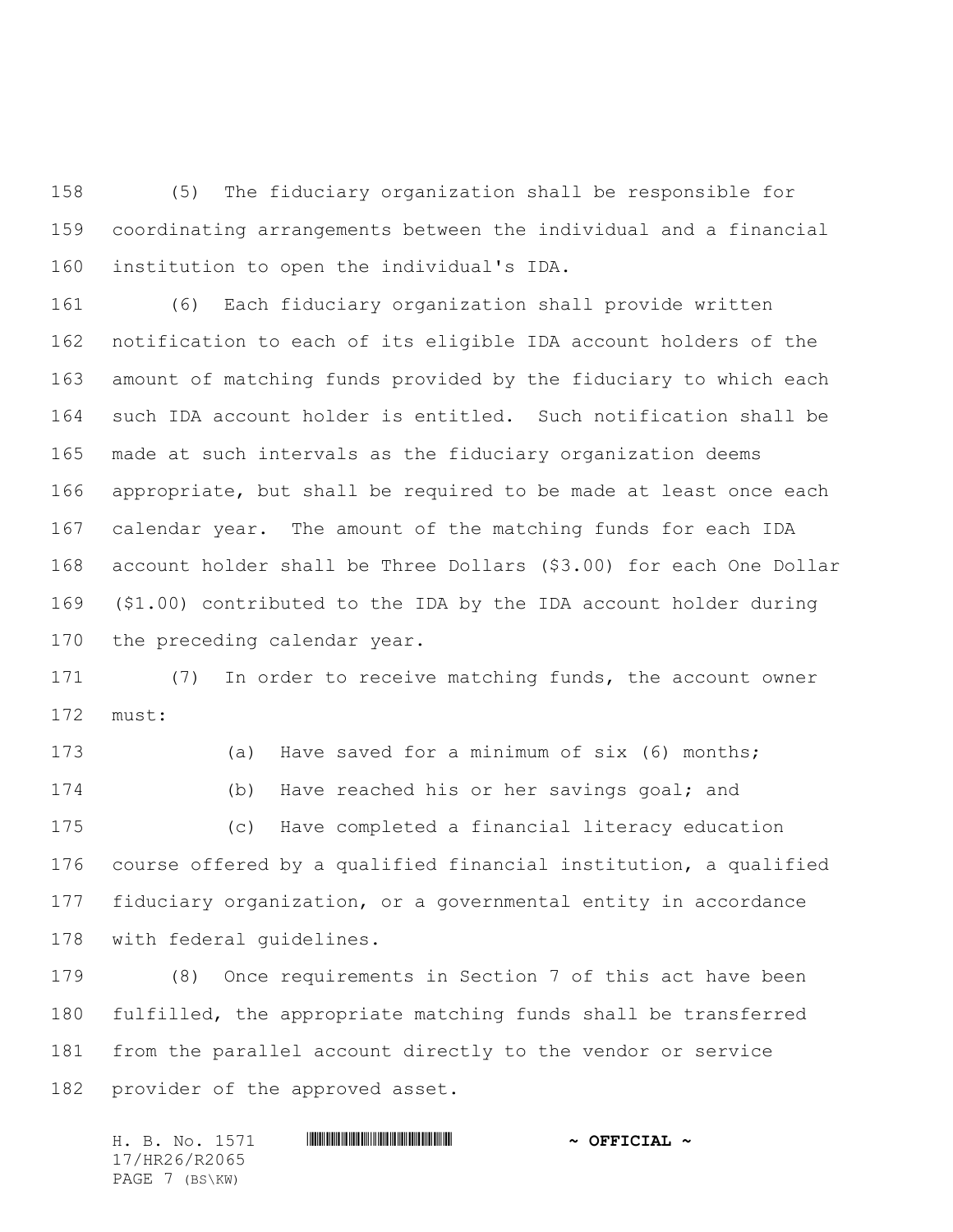(9) If the amount of matching funds available is insufficient to disburse the maximum amounts specified in this section, amounts of disbursements shall be reduced proportionately based upon available funds.

 **SECTION 5.** (1) Deposits to individual development accounts made by the account owner shall come from earned income, including, but not limited to, wages, earned income tax credit returns, child support payments, supplemental security income (SSI), disability benefits, community service under Temporary Assistance For Needy Families (TANF), AmeriCorps stipends, VISTA stipends, and job training programs. Matching funds shall only be used for qualified purposes.

 (2) Eligible individuals shall certify that their deposits do not exceed their income. The maximum amount of deposits made by an account owner may not exceed Two Thousand Dollars (\$2,000.00).

 (3) If an IDA account holder has gross household income from all sources for a calendar year which exceeds one hundred eighty-five percent (185%) of the federal poverty level, the IDA account holder shall not be eligible to receive funds pursuant to the provisions of Sections 1 through 15 of this act in the following year.

 (4) In the event of an IDA account holder's death, the account may be transferred to the ownership of a contingent beneficiary or beneficiaries. An account holder shall name a

H. B. No. 1571 \*HR26/R2065\* **~ OFFICIAL ~** 17/HR26/R2065 PAGE 8 (BS\KW)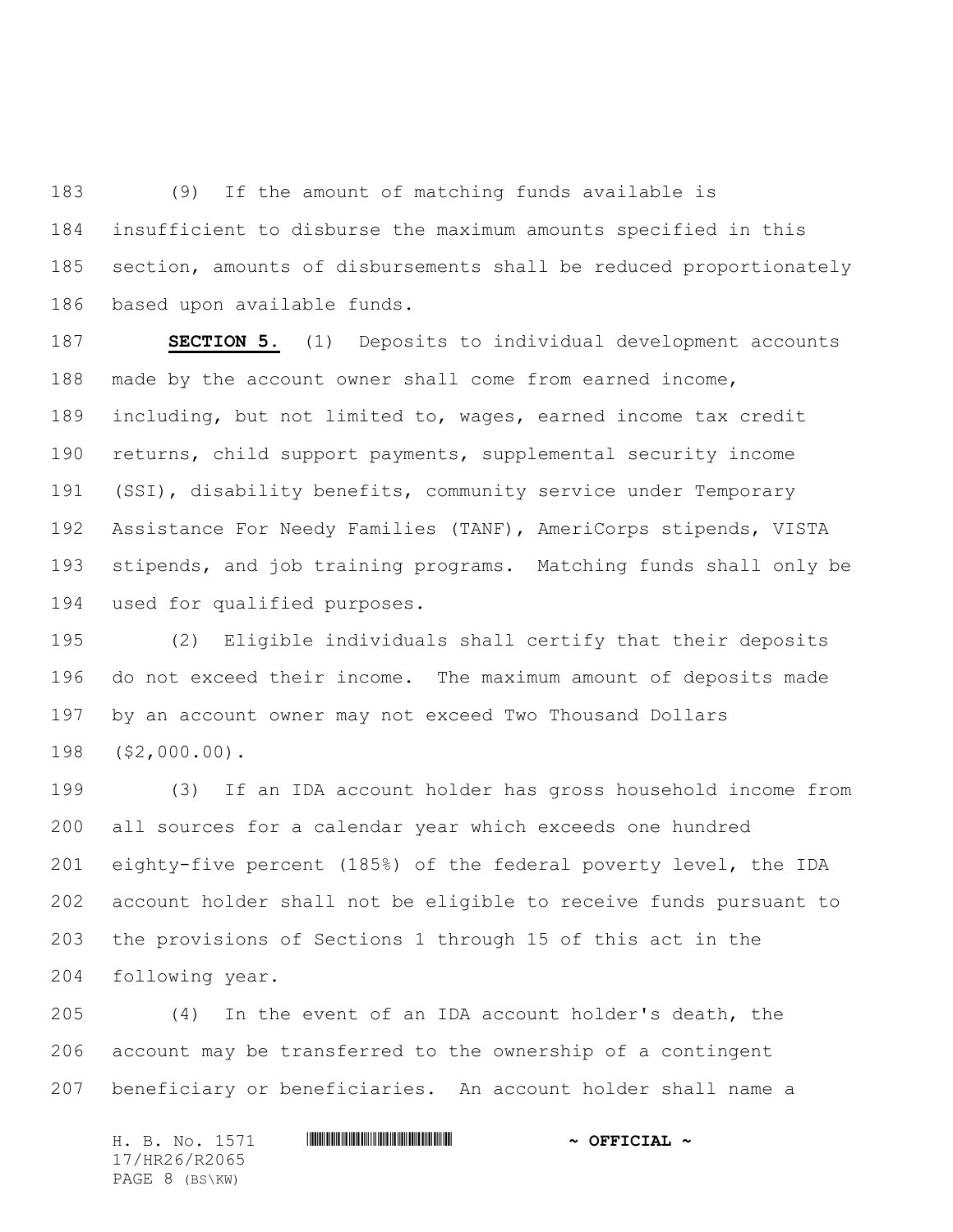contingent beneficiary or beneficiaries at the time the account is established and may change such beneficiary or beneficiaries at any time. If the named beneficiary or beneficiaries are deceased or cannot otherwise accept the transfer, the monies shall be transferred to the fiduciary organization to redistribute as matching funds.

 **SECTION 6.** (1) Individual development accounts shall be used for any of the following qualified purposes:

 (a) Paying the expenses of securing postsecondary education, including, but not limited to, community college courses, courses at a four-year college or university or post-college graduate courses for the account owner or any member of the account owner's family that are paid directly to an eligible educational institution;

 (b) Paying the expenses of securing of postsecondary occupational training, including, but not limited to, vocational or trade school training for the account owner or any training authorized under the Workforce Investment Act through the Mississippi Department of Employment Security; however, such payments must be made directly to the provider of such training; (c) Payments for a principal residence for an account

 owner who is a first-time homebuyer, or the costs of major repairs or improvements to the principal residence of an account holder; however, such payments must be paid directly to the persons to 232 whom the amounts are due;

H. B. No. 1571 \*HR26/R2065\* **~ OFFICIAL ~** 17/HR26/R2065 PAGE 9 (BS\KW)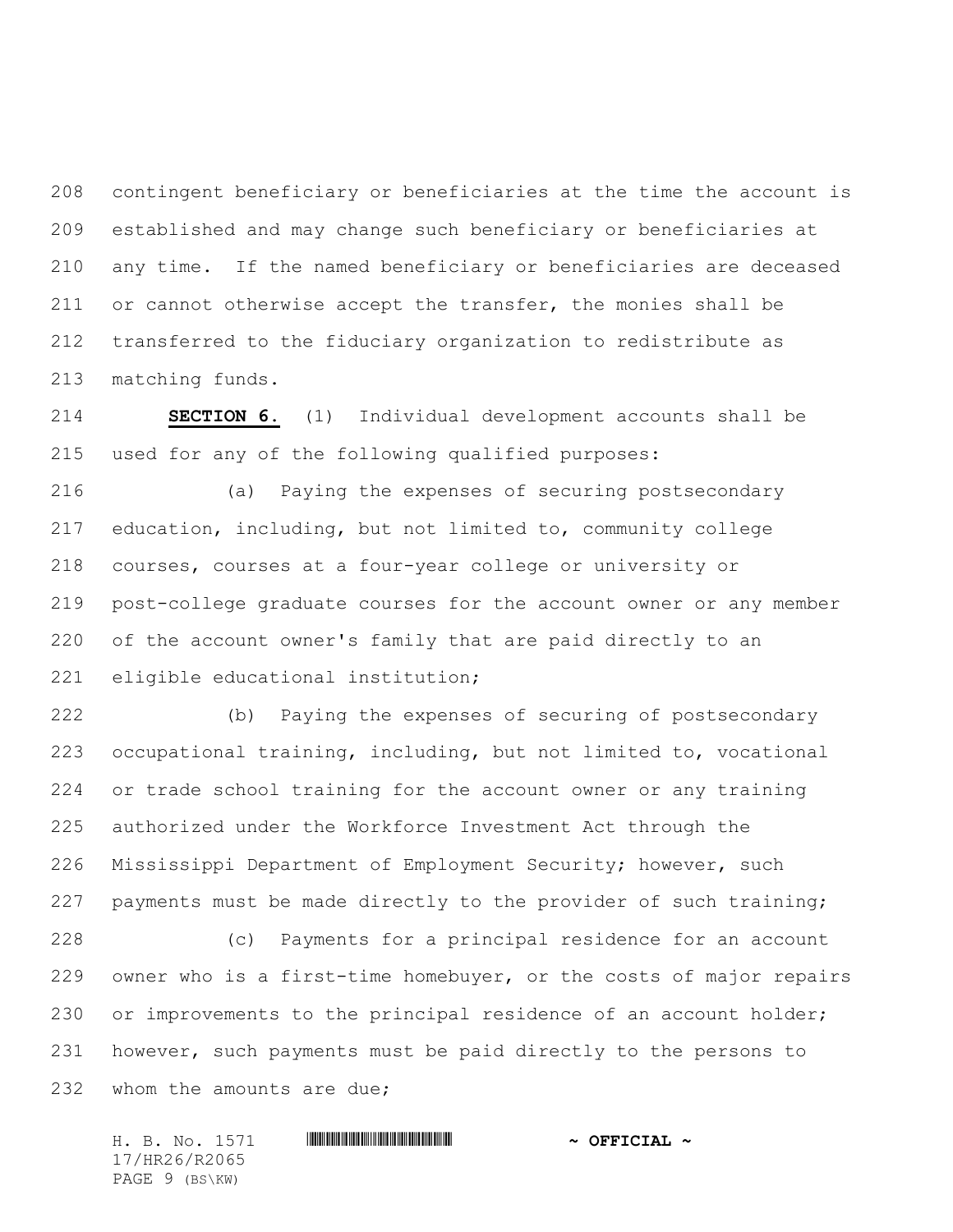(d) Amounts paid directly to a business capitalization account which is established in a federally insured financial institution and is restricted to use solely for qualified business capitalization expenses;

 (e) Payments for the purchase of an automobile necessary to transport the account owner or a family member to a place of employment or education, or payments for costs of repair of such an automobile; however, payments must be paid directly to a licensed automobile dealer or repair shop and this purpose 242 cannot be the sole purpose of the IDA;

 (f) Purchase assistive technology for people with disabilities, including, but not limited to, screen readers for computers, assistive listening devices, accessible hand control 246 for automobiles and motorized wheelchairs; however, payments must be paid directly to the assistive technology provider;

 (g) Qualified emergency withdrawals as provided in subsection (2) of this section; and

 (h) Any other activity based on a plan approved by MDBCF.

 (2) If an emergency occurs, an account owner may withdraw all or part of the account owner's deposits to an individual development account with the approval of the fiduciary organization. The account owner shall reimburse his or her individual development account for the amount withdrawn under this section within twelve (12) months after the date of the

H. B. No. 1571 \*HR26/R2065\* **~ OFFICIAL ~** 17/HR26/R2065 PAGE 10 (BS\KW)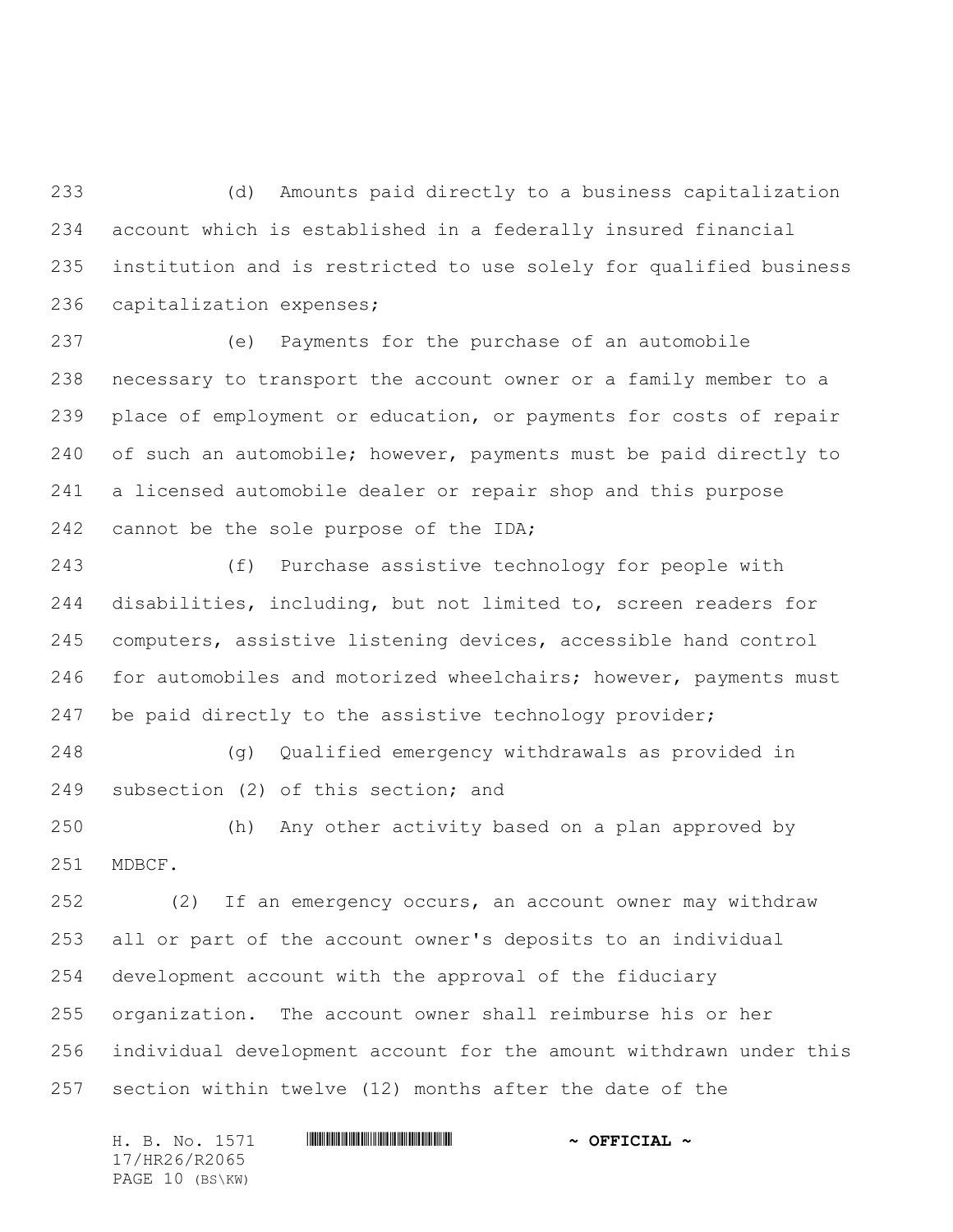withdrawal. Failure of the account owner to make a timely reimbursement to the account will remove the account owner from the program. Until the reimbursement has been made in full, an account owner may not withdraw any matching funds or accrued interest on matching funds from the account.

 (3) If an account owner withdraws money from an individual development account for any purpose other than a qualified purpose, the fiduciary organization shall remove the account owner from the program.

 **SECTION 7.** (1) If the fiduciary organization receives evidence that any money withdrawn from an IDA account is withdrawn under false pretenses or is used for purposes other than for the approved purposes indicated at the time of the withdrawal, the fiduciary organization shall make arrangements with the financial institution to impose a penalty for the loss of matching funds and may, at its discretion, close the account. All penalties collected by fiduciary organizations shall remain with the fiduciary organization to distribute as matching funds to other eligible individuals.

 (2) The fiduciary organization shall establish a procedure to hear, review and decide in writing any grievance made by an IDA account holder who disputes a decision of the fiduciary organization that a withdrawal is subject to penalty.

17/HR26/R2065 PAGE 11 (BS\KW)

H. B. No. 1571 **. AND AND ADDED**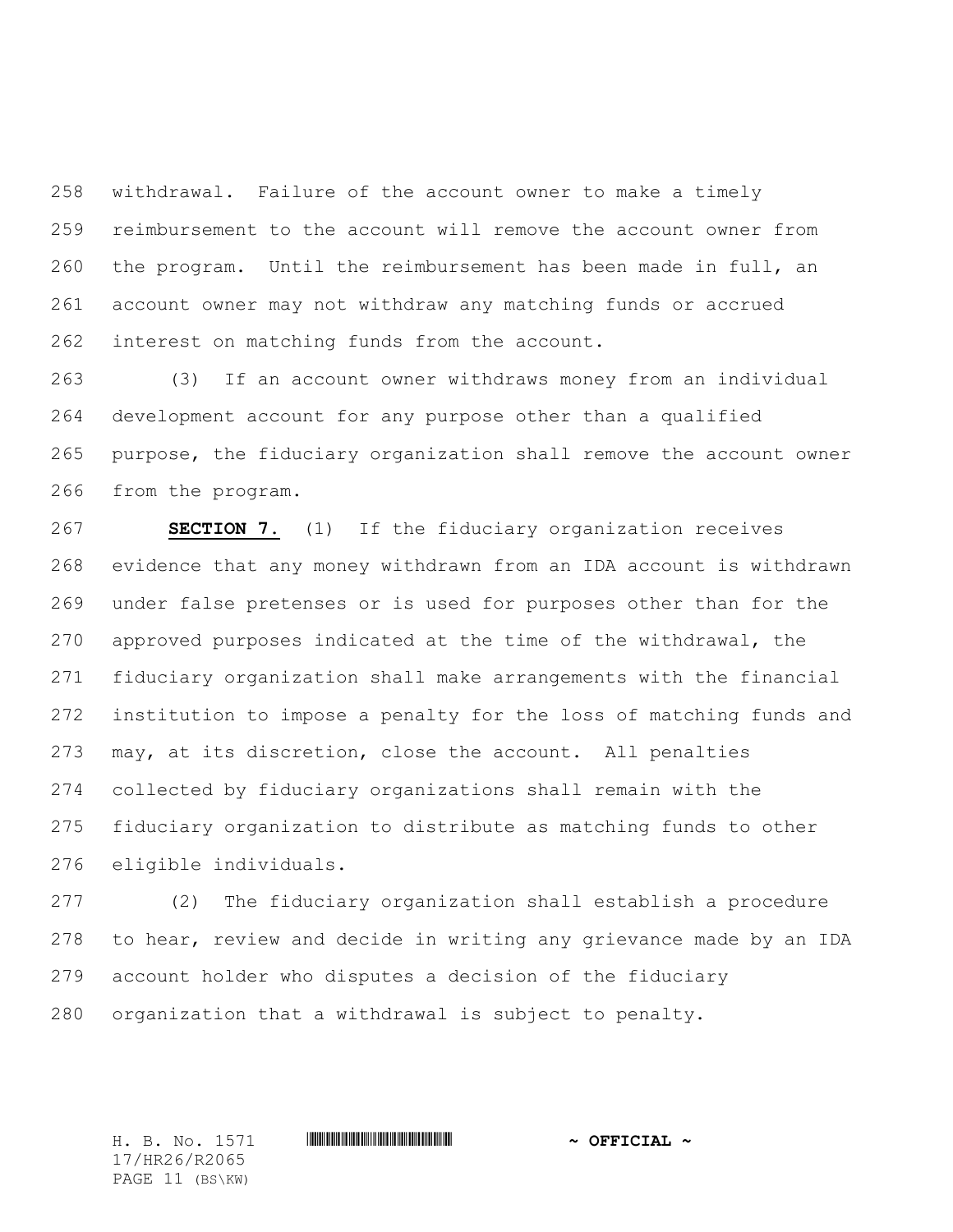(3) Each fiduciary organization shall establish such procedures as are necessary, including prohibiting eligibility for further matching funds, to ensure compliance with this section.

 **SECTION 8.** An organization based in this state which desires to enter into such a contract shall submit a proposal to the MDBCF for the right to be approved as a fiduciary organization. The MDBCF shall select fiduciary organizations through competitive processes. Proposals of organizations shall be evaluated and contracts awarded by the MDBCF on the basis of such items as geographic diversity and an organization's:

 (a) Ability to implement and administer the individual development account program, including the ability to verify account owner eligibility, certify that matching funds are used only for qualified purposes, and exercise general fiscal accountability;

 (b) Capacity to provide or raise matching funds for the deposits of account owners;

 (c) Ability to provide safe and secure investments for individual accounts;

 (d) Overall administrative capacity, including, but not limited to, the certifications or verifications required to assure compliance with eligibility requirements, authorized uses of the accounts, matching contributions by individuals or businesses and penalties for unauthorized distributions;

17/HR26/R2065 PAGE 12 (BS\KW)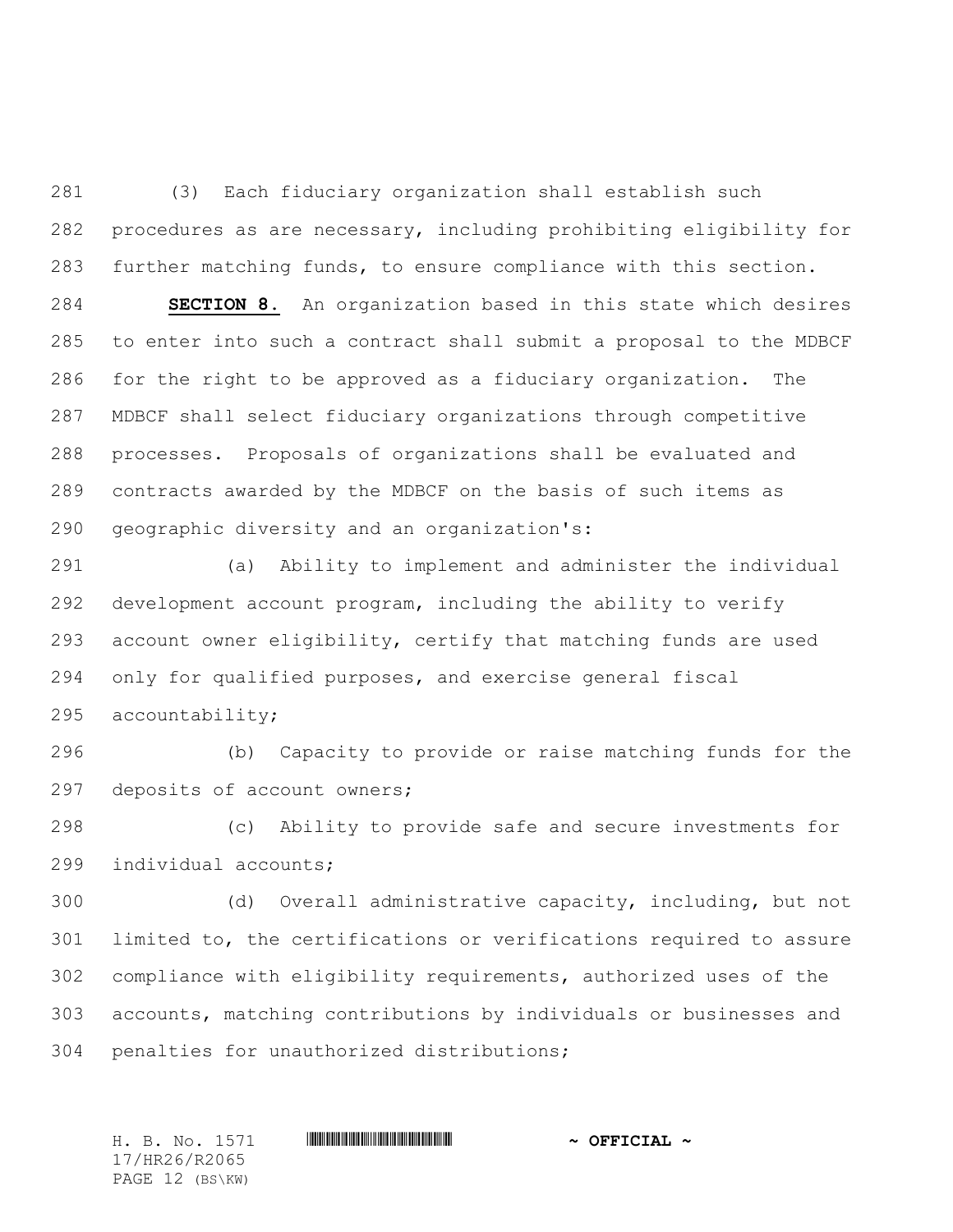(e) Capacity to provide, or to arrange for the provisions of, financial counseling, financial literacy education and training specific to the assets the account owners will be purchasing, and other related services to account owners;

 (f) Connection to other activities and programs designed to increase the independence of this state's low-income households and individuals through education and training, homeownership, small business capitalization, and other

asset-building programs;

 (g) Program design, including match rates and savings goals, to lead to asset purchase; and

(h) Operating costs.

 **SECTION 9.** (1) For each contract entered into pursuant to the provisions of this section, the contract shall begin no later than October 1 of each year. The fiduciary organization shall use not less than seventy percent (70%) for matching funds. The fiduciary organization shall use not more than fifteen percent (15%) for operating costs and not more than fifteen percent (15%) for administrative costs.

 (2) Responsibilities of a fiduciary organization shall include, but not be limited to, marketing participation, soliciting matching contributions, counseling project participants, conducting basic economic and financial literacy training and IDA use training for project participants and conducting required verification and compliance activities.

H. B. No. 1571 **HRACH RACE AND ALL AND A OFFICIAL ~** 17/HR26/R2065 PAGE 13 (BS\KW)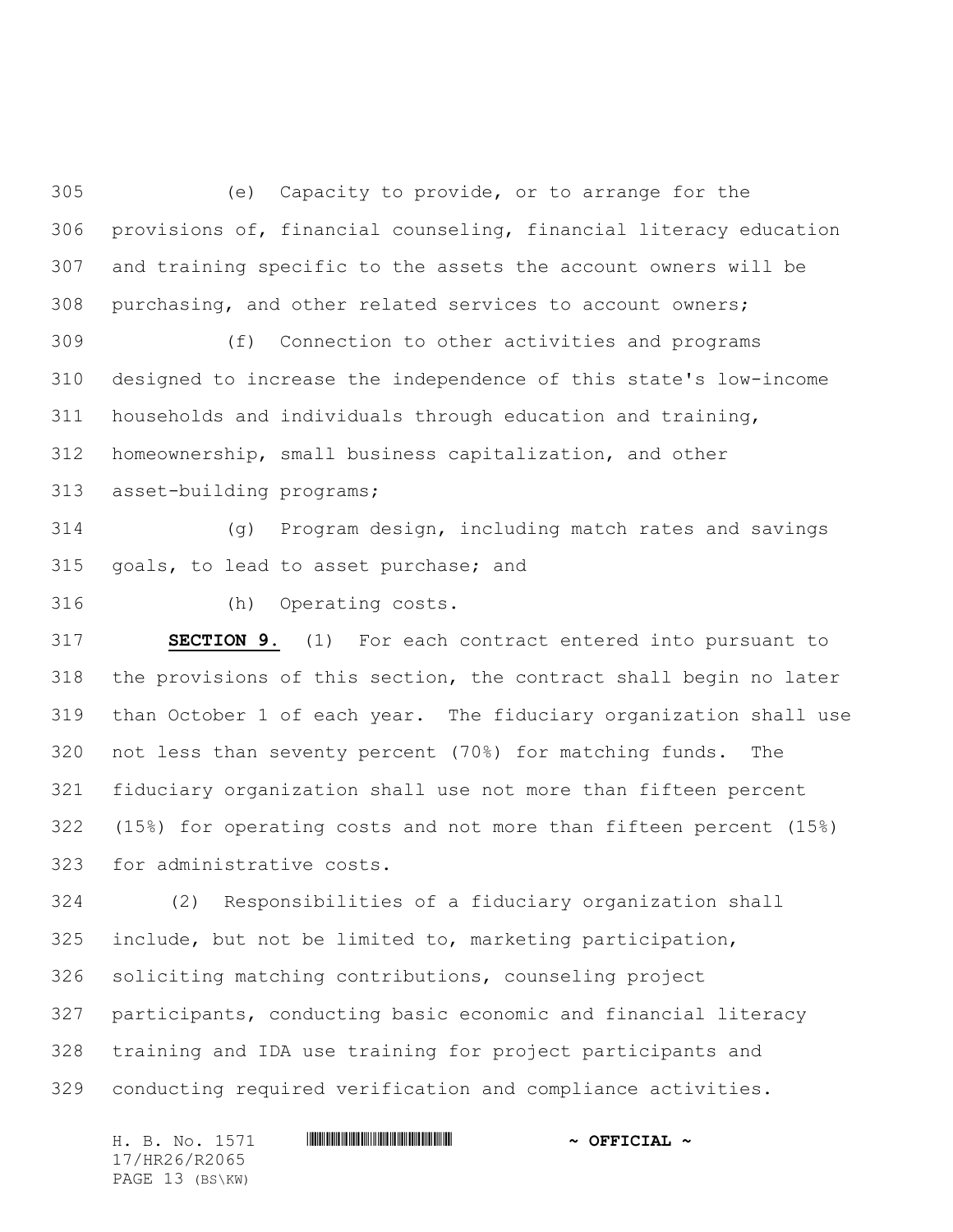Neither a fiduciary organization nor an employee of, or person associated with, a fiduciary organization, shall receive anything of value, other than compensation for services, for any act performed in connection with the establishment of an IDA or in furtherance of the provisions of Sections 1 through 15 of this act.

 (3) Subject to rules promulgated by the MDBCF, a fiduciary organization has sole authority over, and responsibility for, the administration of individual development accounts. The responsibility of the fiduciary organization extends to all aspects of the account program, including marketing to all eligible individuals and families, soliciting matching funds, counseling account owners, providing financial literacy education and conducting required verification and compliance activities. The fiduciary organization may establish program provisions as the organization believes necessary to ensure account owner compliance with Sections 1 through 15 of this act.

 (4) A fiduciary organization may act in partnership with other entities, including businesses, government agencies, corporations, nonprofit organizations, community action programs, community development corporations, housing authorities and faith-based entities, to assist in the fulfillment of its responsibilities under Sections 1 through 15 of this act.

 (5) A fiduciary organization may use a reasonable portion of money allocated by the Legislature to the individual development

|                 |  | H. B. No. 1571 |  | $\sim$ OFFICIAL $\sim$ |  |
|-----------------|--|----------------|--|------------------------|--|
| 17/HR26/R2065   |  |                |  |                        |  |
| PAGE 14 (BS\KW) |  |                |  |                        |  |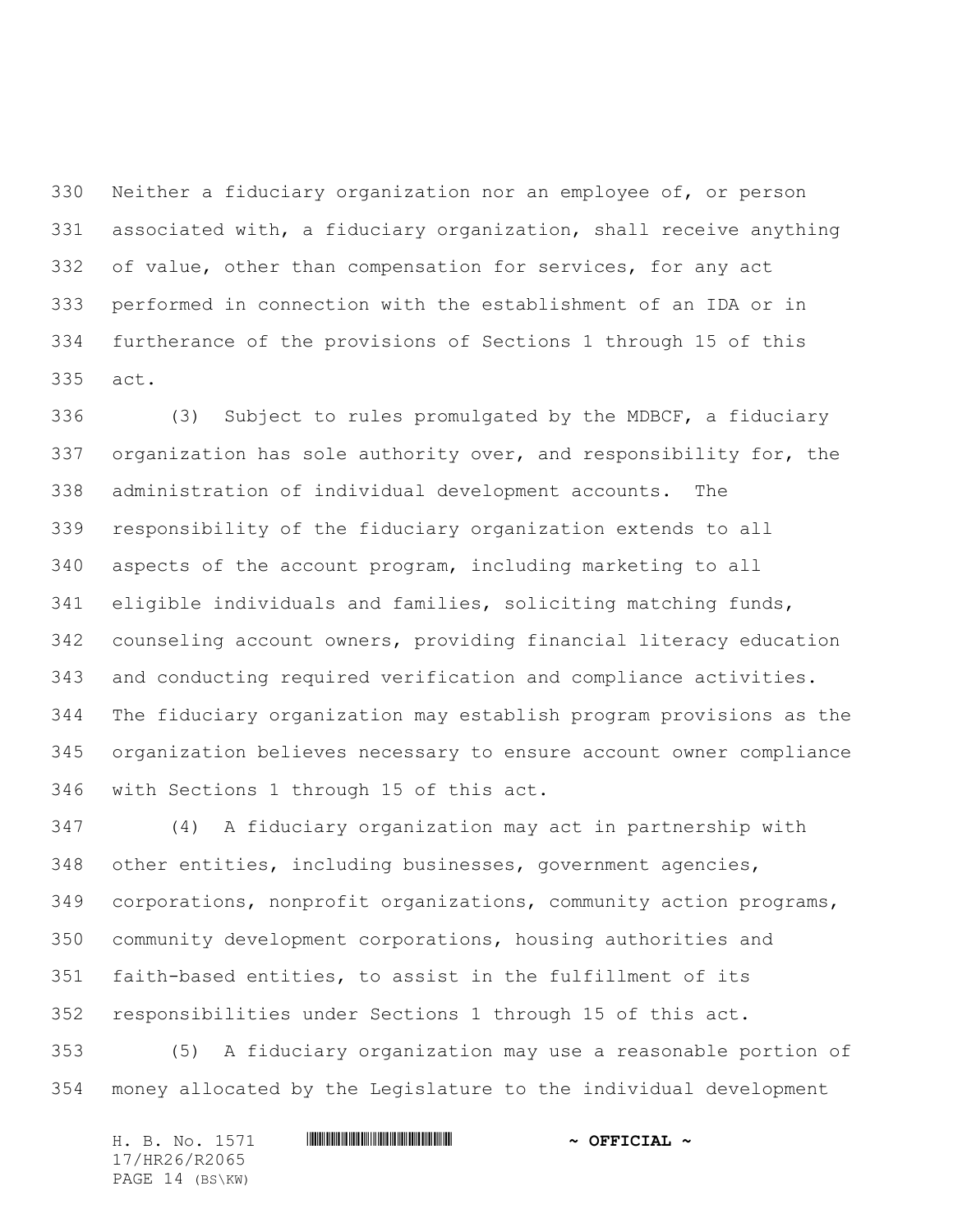account program for administration, operation and research, and evaluation purposes. A fiduciary organization may not expend more than fifteen percent (15%) of allocated funds for those purposes. Research can be conducted in partnership with a university or state-funding organization.

 (6) A fiduciary organization selected by the MDBCF to administer funds allocated for family empowerment initiative purposes shall provide the MDBCF an annual report based on regularly collected data of the fiduciary organization's family empowerment initiative program activity. The report shall be filed not later than ninety (90) days after the end of the fiscal year. The report shall include, but is not limited to, the following:

 (a) The number of individual development accounts administered by the fiduciary organization.

 (b) The amount of deposits and matching funds for each account.

(c) The asset purchase goal of each account.

(d) The number of withdrawals made.

 (e) Any other information the MDBCF may require for the purpose of determining whether the family empowerment initiative program is achieving the purposes for which it was established.

 (7) Each fiduciary organization shall provide quarterly to the MDBCF the following information:

17/HR26/R2065 PAGE 15 (BS\KW)

H. B. No. 1571 **. AND AND ADDED**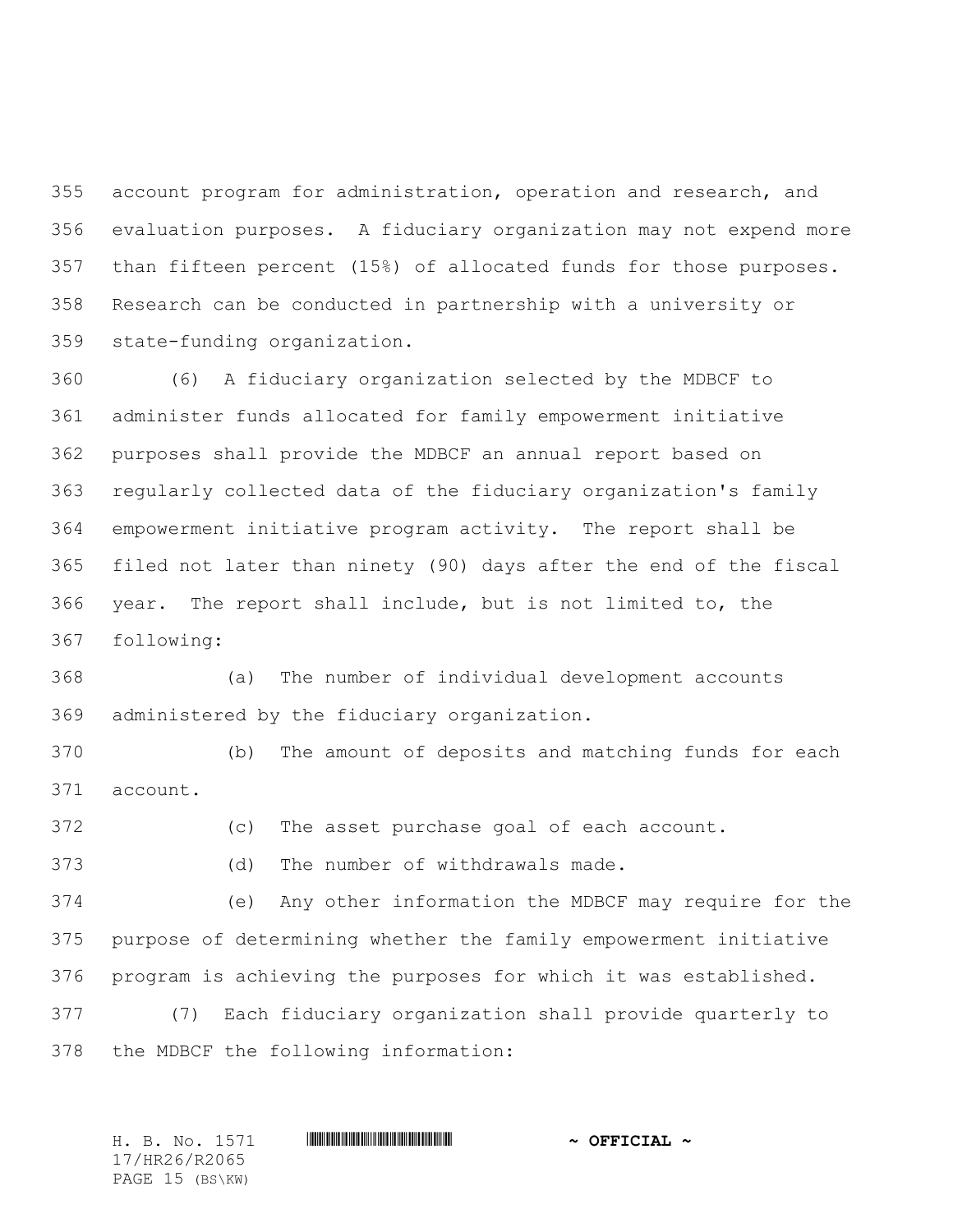(a) The number of individuals making deposits into an individual development account;

 (b) The amounts deposited in the individual development account;

 (c) The amounts not yet allocated to individual development accounts;

 (d) The amounts withdrawn from the individual development accounts and the purposes for which the amounts were withdrawn;

 (e) The balances remaining in the individual development accounts;

 (f) The service configurations (such as peer support, structured planning exercises, mentoring and case management) which increased the rate and consistency of participation in the demonstration project and how such configurations varied among different populations or communities; and

 (g) The number of grievances filed, the resolution of the grievances, and any penalties imposed.

 (8) The MDBCF shall make all reasonable and necessary rules to ensure the fiduciary organization's compliance with Sections 1 through 15 of this act.

 **SECTION 10.** The MDBCF shall prepare a written report annually regarding the implementation of the Mississippi Savings Initiative and shall make recommendations for improving the program. The report shall be filed with the Secretary of the

H. B. No. 1571 \*HR26/R2065\* **~ OFFICIAL ~** 17/HR26/R2065 PAGE 16 (BS\KW)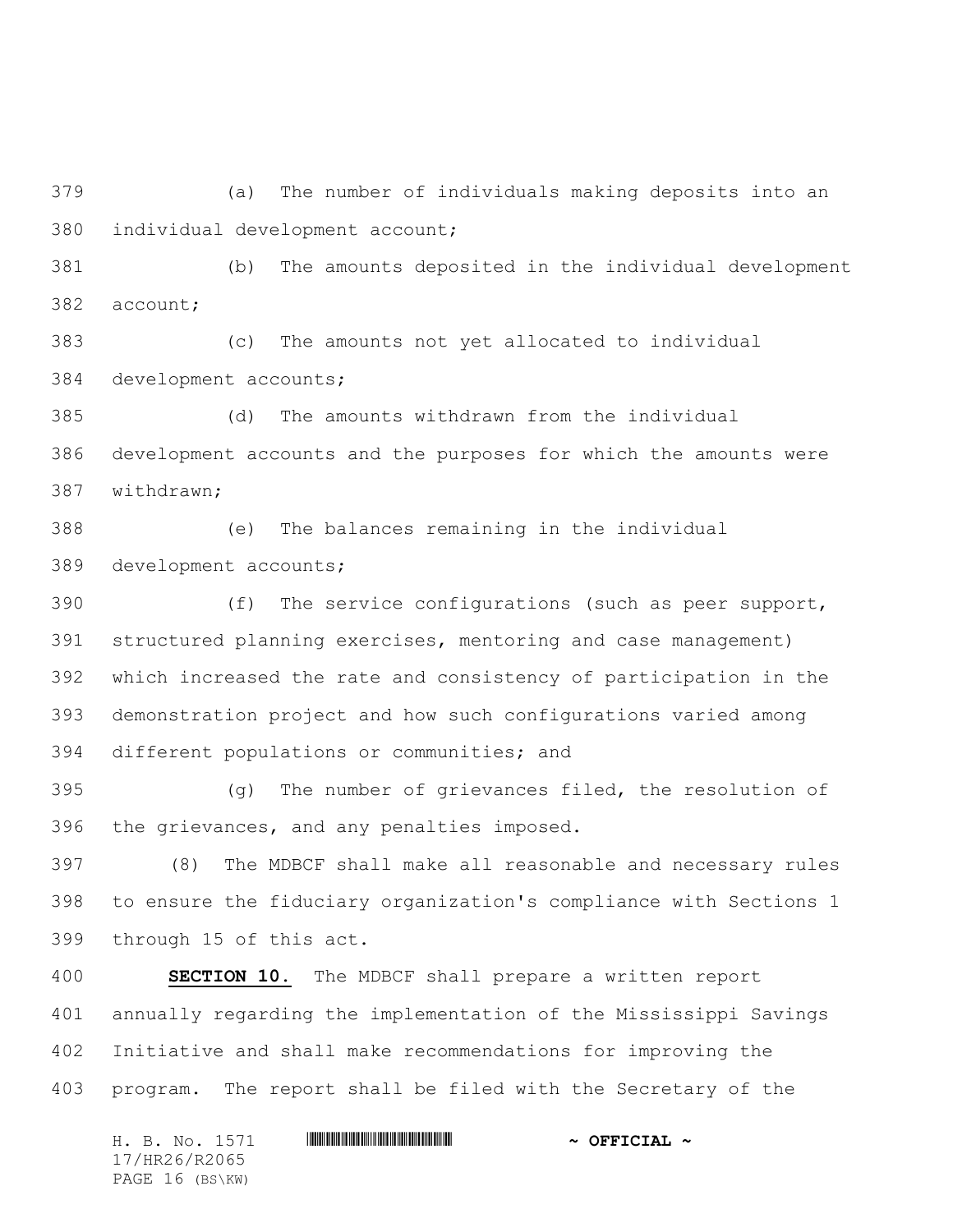Senate and the Clerk of the House of Representatives on or before August 1 of each year.

 **SECTION 11.** Financial institutions holding individual development accounts, at a minimum, shall:

 (a) Keep the account in the name of the account owner. (b) Permit deposits to be made in the account. (c) Require the account to earn a market rate of

interest.

 (d) Maintain the individual development accounts as fee free.

 (e) Permit the account owner, after obtaining the written authorization of the fiduciary organization, to withdraw money from the account for any qualified purpose.

 **SECTION 12.** Any individual, business, organization or other entity may contribute matching funds to a fiduciary organization. The funds shall be designated to the fiduciary organization to allocate to all its participants on a proportionate basis.

 **SECTION 13.** (1) An account owner's savings and matching funds shall not affect his or her eligibility for any means tested public benefits, including, but not limited to, Medicaid, state children's health insurance programs, Temporary Assistance to Needy Families (TANF), Supplemental Nutrition Assistance Program (SNAP), supplemental security income, government subsidized foster care and adoption payments and child care or housing payments.

17/HR26/R2065 PAGE 17 (BS\KW)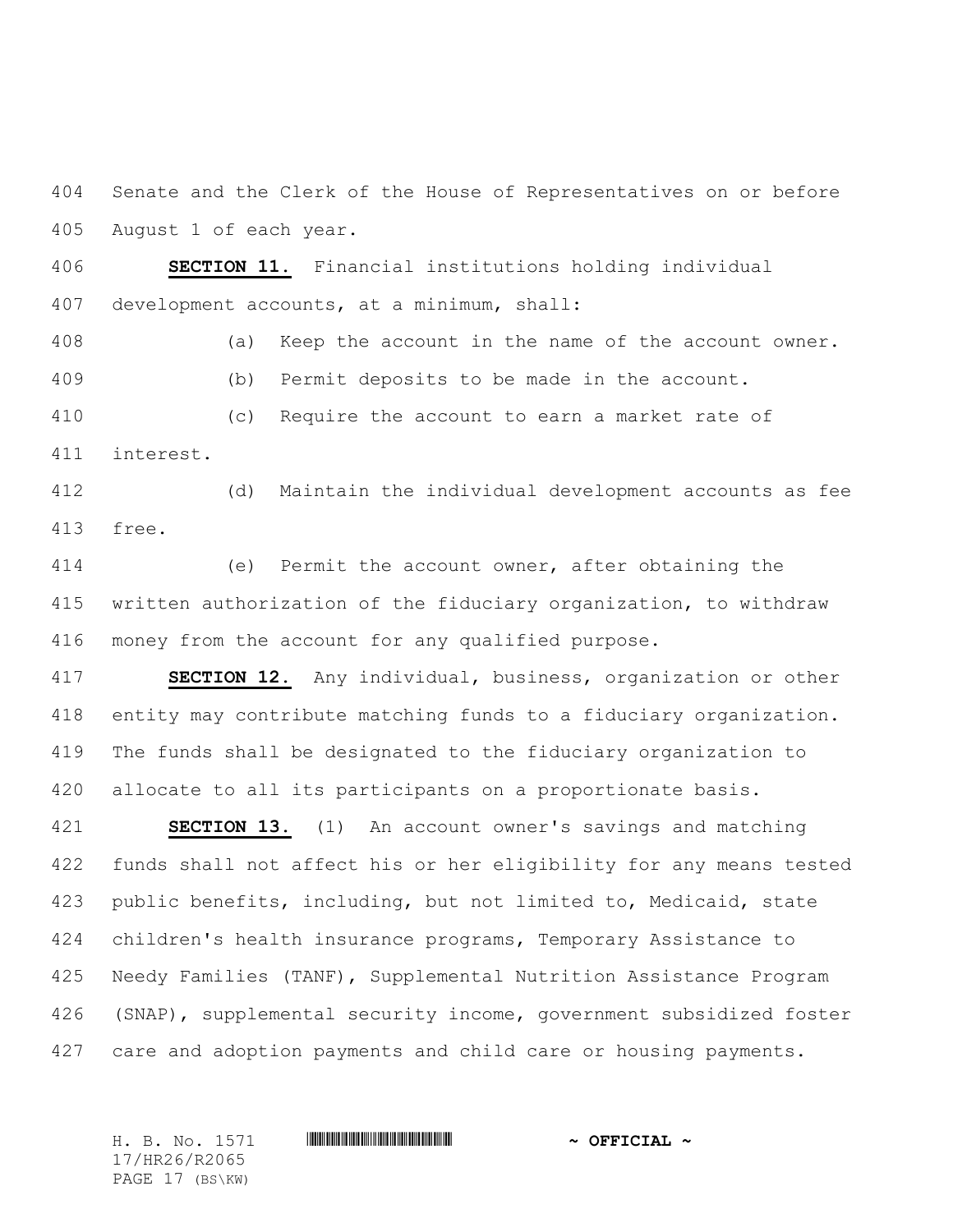(2) Except as otherwise provided in this section, funds deposited in individual development accounts shall not be counted as income, assets or resources of the account owner for the purpose of determining financial eligibility for assistance or 432 service pursuant to any federal, federally assisted, state, or municipal program based on need.

 (3) Except as otherwise provided in this section, money deposited into individual development accounts shall not be included in gross income for income tax purposes. Any amount withdrawn from a parallel account shall not be included in an eligible individual's gross income for income tax purposes.

 (4) Money withdrawn from an individual development account shall not be included in gross income unless it is not used for a qualified purpose.

 **SECTION 14.** The MDBCF shall not be obligated to fund individual development parallel accounts or be obligated to enter into contracts with fiduciary organizations unless the Legislature appropriates funding for the establishment of a family empowerment initiative program, nor shall the MDBCF be obligated to spend funds on a family empowerment initiative program above the amount appropriated by the Legislature for the program.

 **SECTION 15.** (1) There shall be allowed a benefit or credit against the income tax liability imposed by Chapter 7, Title 27, Mississippi Code of 1972, to a taxpayer who contributes to a fiduciary organization created under Sections 1 through 15 of this

H. B. No. 1571 \*HR26/R2065\* **~ OFFICIAL ~** 17/HR26/R2065 PAGE 18 (BS\KW)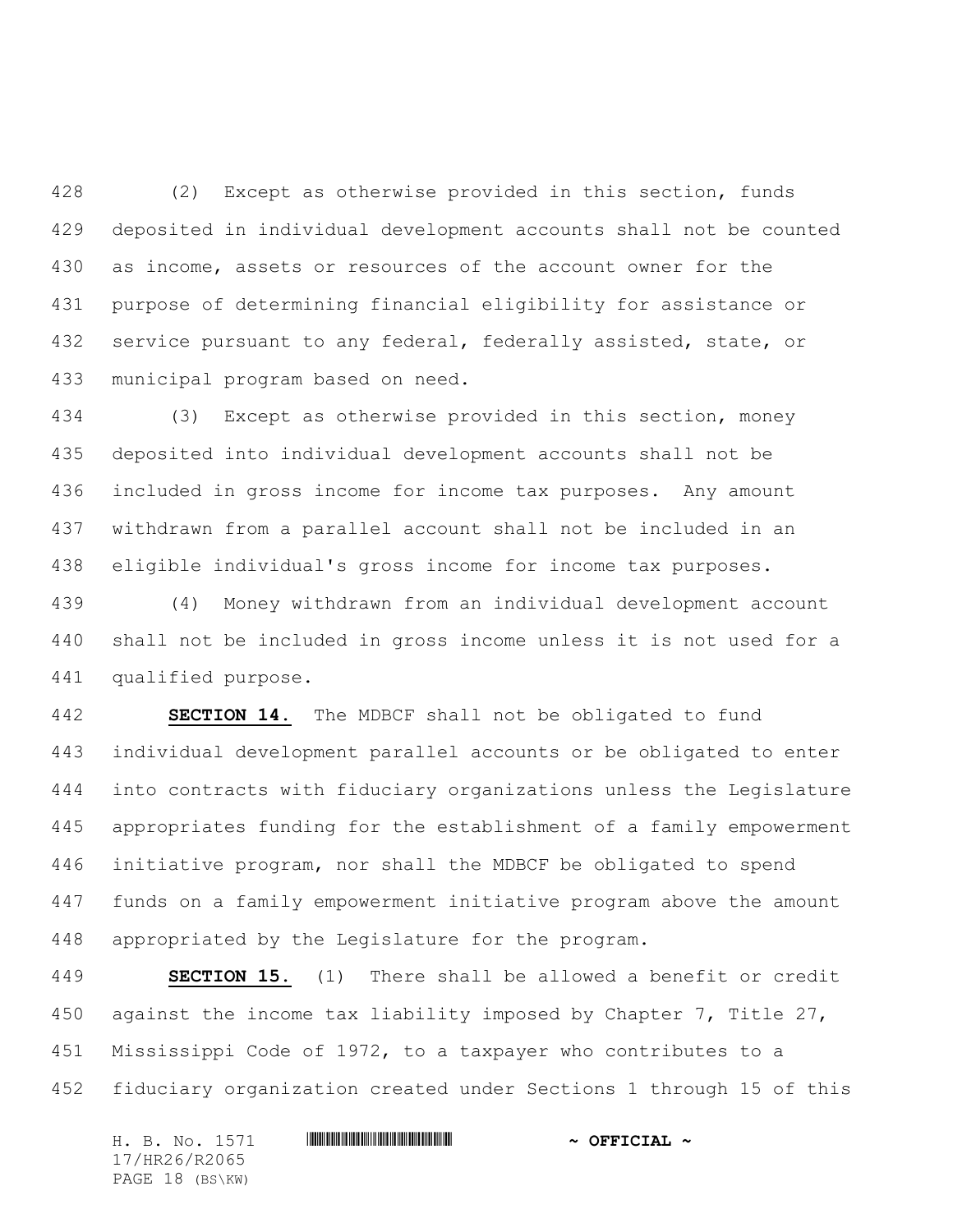act in an amount equal to fifty percent (50%) of the amount of matching funds contributed to a fiduciary organization during the calendar year.

 (2) The amount of the credit that may be used by a taxpayer for a taxable year shall not exceed the lesser of Twenty-five Thousand Dollars (\$25,000.00) or the amount of income tax otherwise due. Any unused portion of the credit may be carried forward for three (3) consecutive years from the close of the tax year in which the credit was earned.

 (3) To claim the credit authorized by this section, a taxpayer must notify the fiduciary organization that the taxpayer intends to make a contribution and the amount of the contribution. The fiduciary organization shall then notify the Department of Revenue and request a certification from the department certifying the amount of the tax credit to which the taxpayer is entitled if the contribution is made. The fiduciary organization shall deliver the certification to the taxpayer upon receipt of the contribution.

 (4) A taxpayer shall file the certificate with the taxpayer's income tax return for the first year in which the taxpayer claims the tax credit authorized by this section.

 (5) The total amount of tax credits certified under this section shall not exceed Three Million Dollars (\$3,000,000.00) per calendar year.

17/HR26/R2065 PAGE 19 (BS\KW)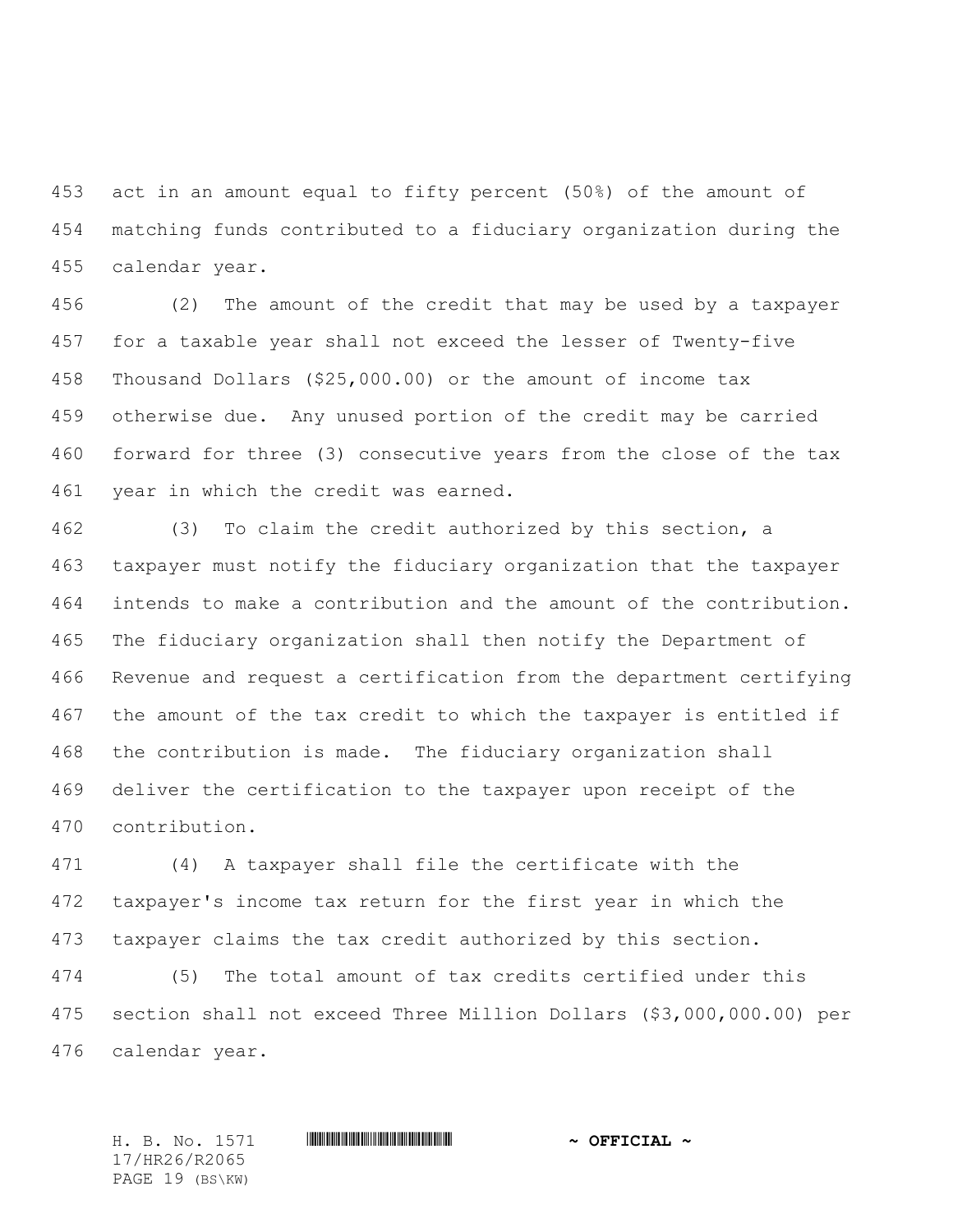(6) The Department of Revenue shall promulgate any regulations necessary to carry out the provisions of this section. **SECTION 16.** Section 27-7-15, Mississippi Code of 1972, is amended as follows:

 27-7-15. (1) For the purposes of this article, except as otherwise provided, the term "gross income" means and includes the income of a taxpayer derived from salaries, wages, fees or compensation for service, of whatever kind and in whatever form paid, including income from governmental agencies and subdivisions thereof; or from professions, vocations, trades, businesses, commerce or sales, or renting or dealing in property, or reacquired property; also from annuities, interest, rents, dividends, securities, insurance premiums, reinsurance premiums, considerations for supplemental insurance contracts, or the transaction of any business carried on for gain or profit, or gains, or profits, and income derived from any source whatever and in whatever form paid. The amount of all such items of income shall be included in the gross income for the taxable year in which received by the taxpayer. The amount by which an eligible employee's salary is reduced pursuant to a salary reduction agreement authorized under Section 25-17-5 shall be excluded from the term "gross income" within the meaning of this article. (2) In determining gross income for the purpose of this

 section, the following, under regulations prescribed by the commissioner, shall be applicable:

H. B. No. 1571 \*HR26/R2065\* **~ OFFICIAL ~** 17/HR26/R2065 PAGE 20 (BS\KW)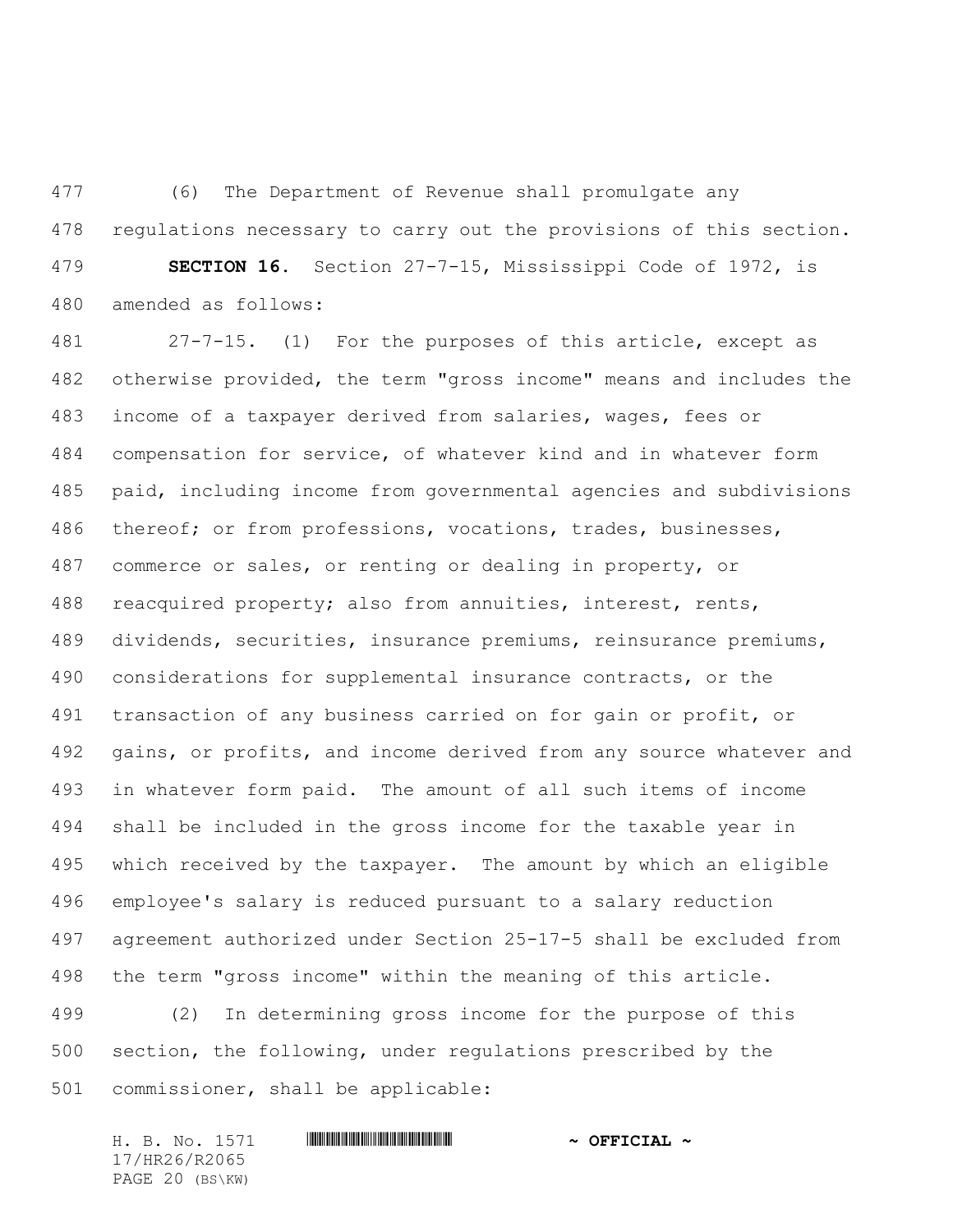(a) **Dealers in property.** Federal rules, regulations and revenue procedures shall be followed with respect to installment sales unless a transaction results in the shifting of income from inside the state to outside the state.

## (b) **Casual sales of property.**

 (i) Prior to January 1, 2001, federal rules, regulations and revenue procedures shall be followed with respect to installment sales except they shall be applied and administered as if H.R. 3594, the Installment Tax Correction Act of 2000 of the 106th Congress, had not been enacted. This provision will generally affect taxpayers, reporting on the accrual method of accounting, entering into installment note agreements on or after December 17, 1999. Any gain or profit resulting from the casual sale of property will be recognized in the year of sale.

 (ii) From and after January 1, 2001, federal rules, regulations and revenue procedures shall be followed with respect to installment sales except as provided in this subparagraph (ii). Gain or profit from the casual sale of property shall be recognized in the year of sale. When a taxpayer recognizes gain on the casual sale of property in which the gain is deferred for federal income tax purposes, a taxpayer may elect to defer the payment of tax resulting from the gain as allowed and to the extent provided under regulations prescribed by the commissioner. If the payment of the tax is made on a deferred basis, the tax shall be computed based on the applicable rate for

17/HR26/R2065 PAGE 21 (BS\KW)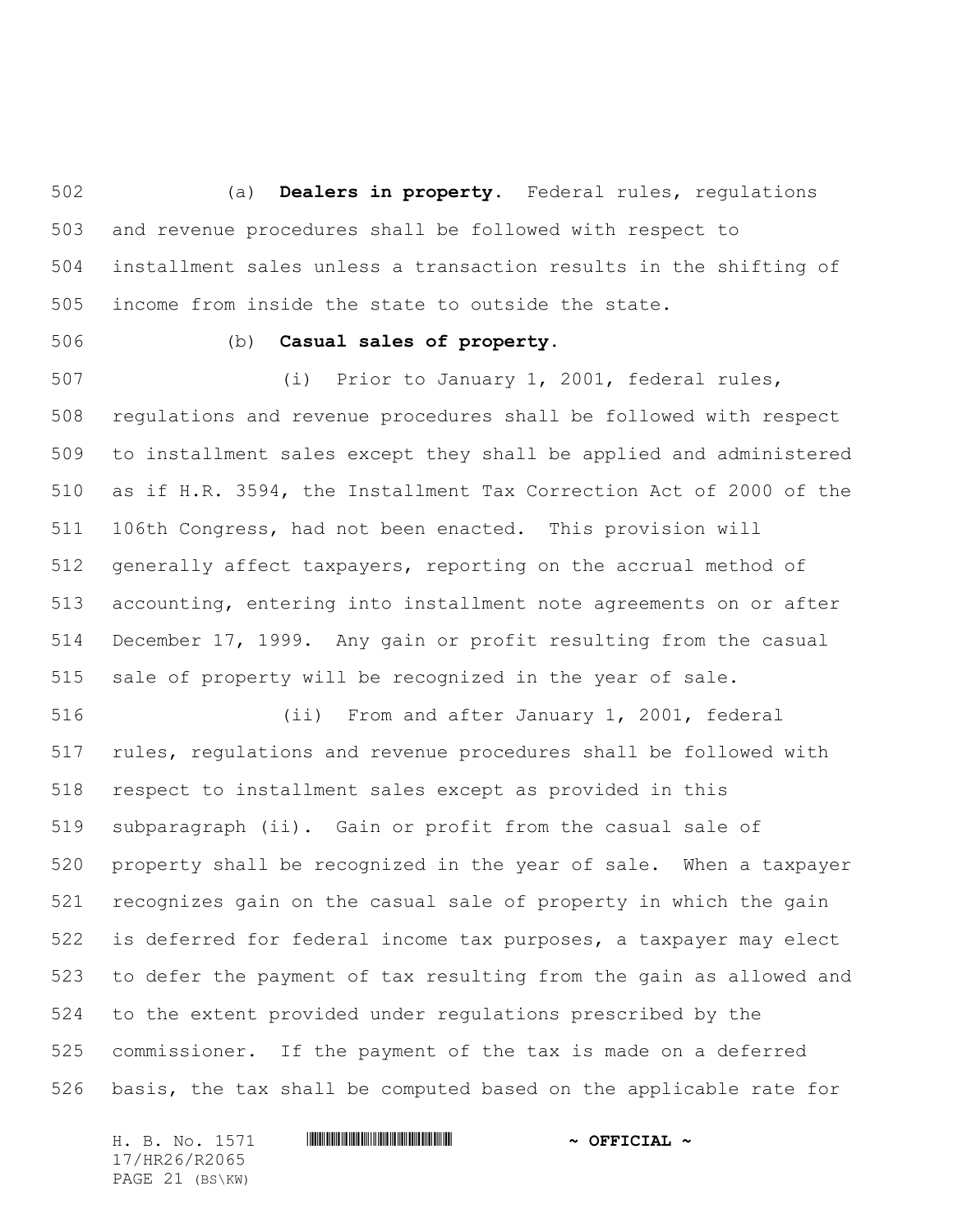the income reported in the year the payment is made. Except as otherwise provided in subparagraph (iii) of this paragraph (b), deferring the payment of the tax shall not affect the liability for the tax. If at any time the installment note is sold, contributed, transferred or disposed of in any manner and for any purpose by the original note holder, or the original note holder is merged, liquidated, dissolved or withdrawn from this state, then all deferred tax payments under this section shall immediately become due and payable.

 (iii) If the selling price of the property is reduced by any alteration in the terms of an installment note, including default by the purchaser, the gain to be recognized is recomputed based on the adjusted selling price in the same manner as for federal income tax purposes. The tax on this amount, less the previously paid tax on the recognized gain, is payable over the period of the remaining installments. If the tax on the previously recognized gain has been paid in full to this state, the return on which the payment was made may be amended for this purpose only. The statute of limitations in Section 27-7-49 shall not bar an amended return for this purpose.

 (c) **Reserves of insurance companies.** In the case of insurance companies, any amounts in excess of the legally required reserves shall be included as gross income.

 (d) **Affiliated companies or persons.** As regards sales, exchanges or payments for services from one to another of

| H. B. No. 1571  | $\sim$ OFFICIAL $\sim$ |
|-----------------|------------------------|
| 17/HR26/R2065   |                        |
| PAGE 22 (BS\KW) |                        |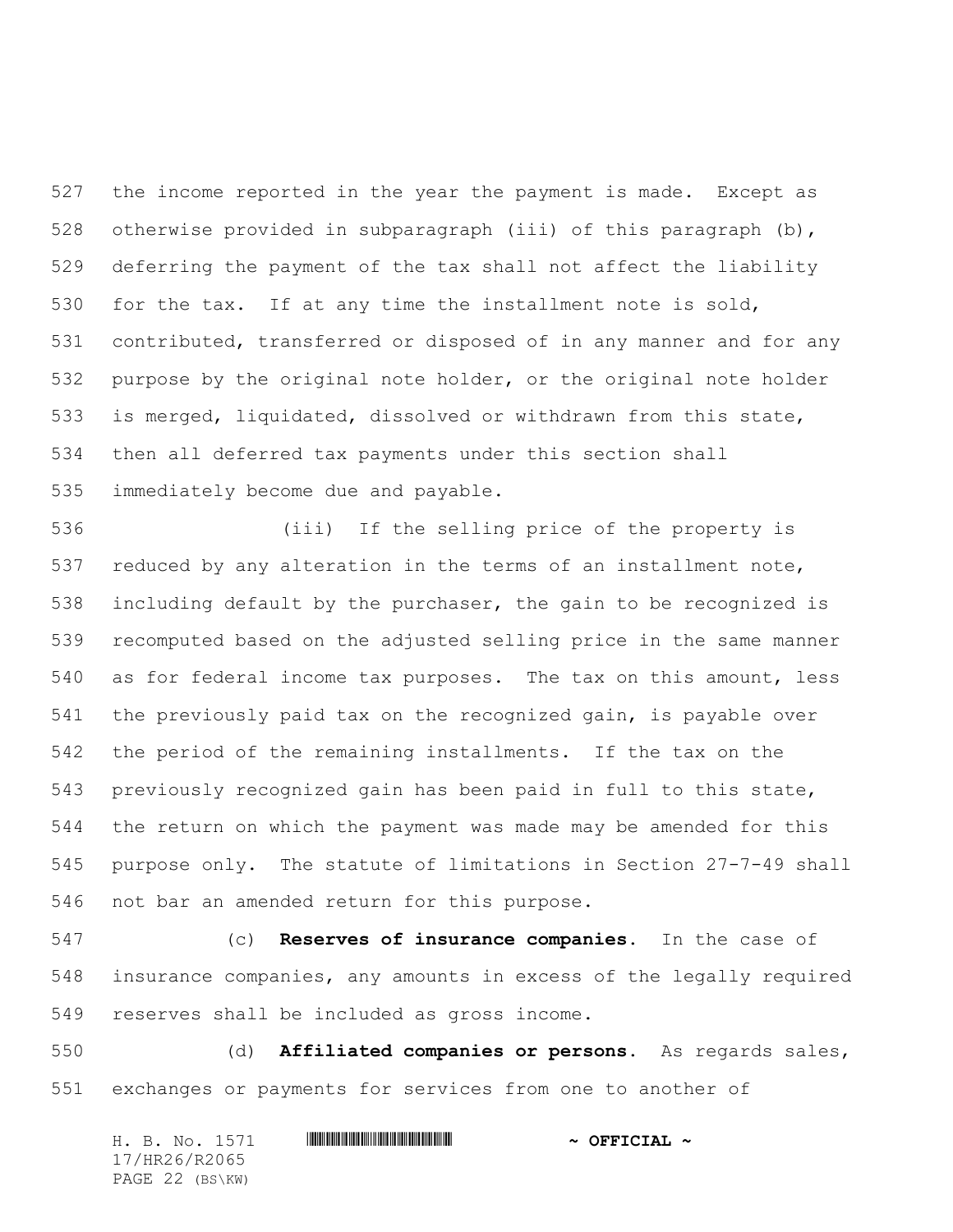affiliated companies or persons or under other circumstances where the relation between the buyer and seller is such that gross proceeds from the sale or the value of the exchange or the payment for services are not indicative of the true value of the subject matter of the sale, exchange or payment for services, the commissioner shall prescribe uniform and equitable rules for determining the true value of the gross income, gross sales, exchanges or payment for services, or require consolidated returns of affiliates.

 (e) **Alimony and separate maintenance payments.** The federal rules, regulations and revenue procedures in determining the deductibility and taxability of alimony payments shall be followed in this state.

 (f) **Reimbursement for expenses of moving.** There shall be included in gross income (as compensation for services) any amount received or accrued, directly or indirectly, by an individual as a payment for or reimbursement of expenses of moving from one residence to another residence which is attributable to employment or self-employment.

 (3) In the case of taxpayers other than residents, gross income includes gross income from sources within this state.

 (4) The words "gross income" do not include the following items of income which shall be exempt from taxation under this article:

17/HR26/R2065 PAGE 23 (BS\KW)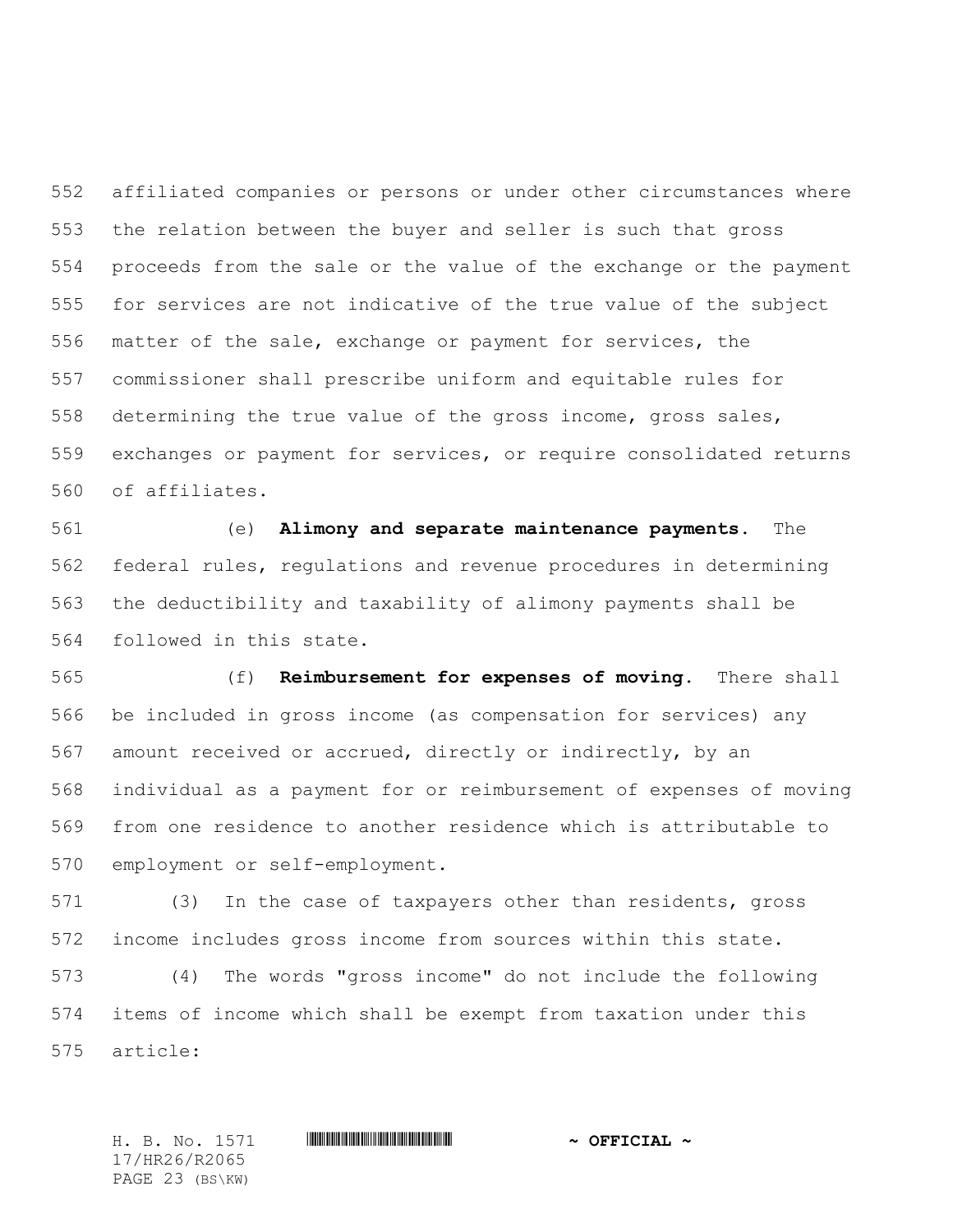(a) The proceeds of life insurance policies and contracts paid upon the death of the insured. However, the income from the proceeds of such policies or contracts shall be included in the gross income.

 (b) The amount received by the insured as a return of premium or premiums paid by him under life insurance policies, endowment, or annuity contracts, either during the term or at maturity or upon surrender of the contract.

 (c) The value of property acquired by gift, bequest, devise or descent, but the income from such property shall be included in the gross income.

 (d) Interest upon the obligations of the United States or its possessions, or securities issued under the provisions of the Federal Farm Loan Act of 1916, or bonds issued by the War Finance Corporation, or obligations of the State of Mississippi or political subdivisions thereof.

 (e) The amounts received through accident or health insurance as compensation for personal injuries or sickness, plus the amount of any damages received for such injuries or such sickness or injuries, or through the War Risk Insurance Act, or any law for the benefit or relief of injured or disabled members of the military or naval forces of the United States.

 (f) Income received by any religious denomination or by any institution or trust for moral or mental improvements, religious, Bible, tract, charitable, benevolent, fraternal,

| H. B. No. 1571  | $\sim$ OFFICIAL $\sim$ |
|-----------------|------------------------|
| 17/HR26/R2065   |                        |
| PAGE 24 (BS\KW) |                        |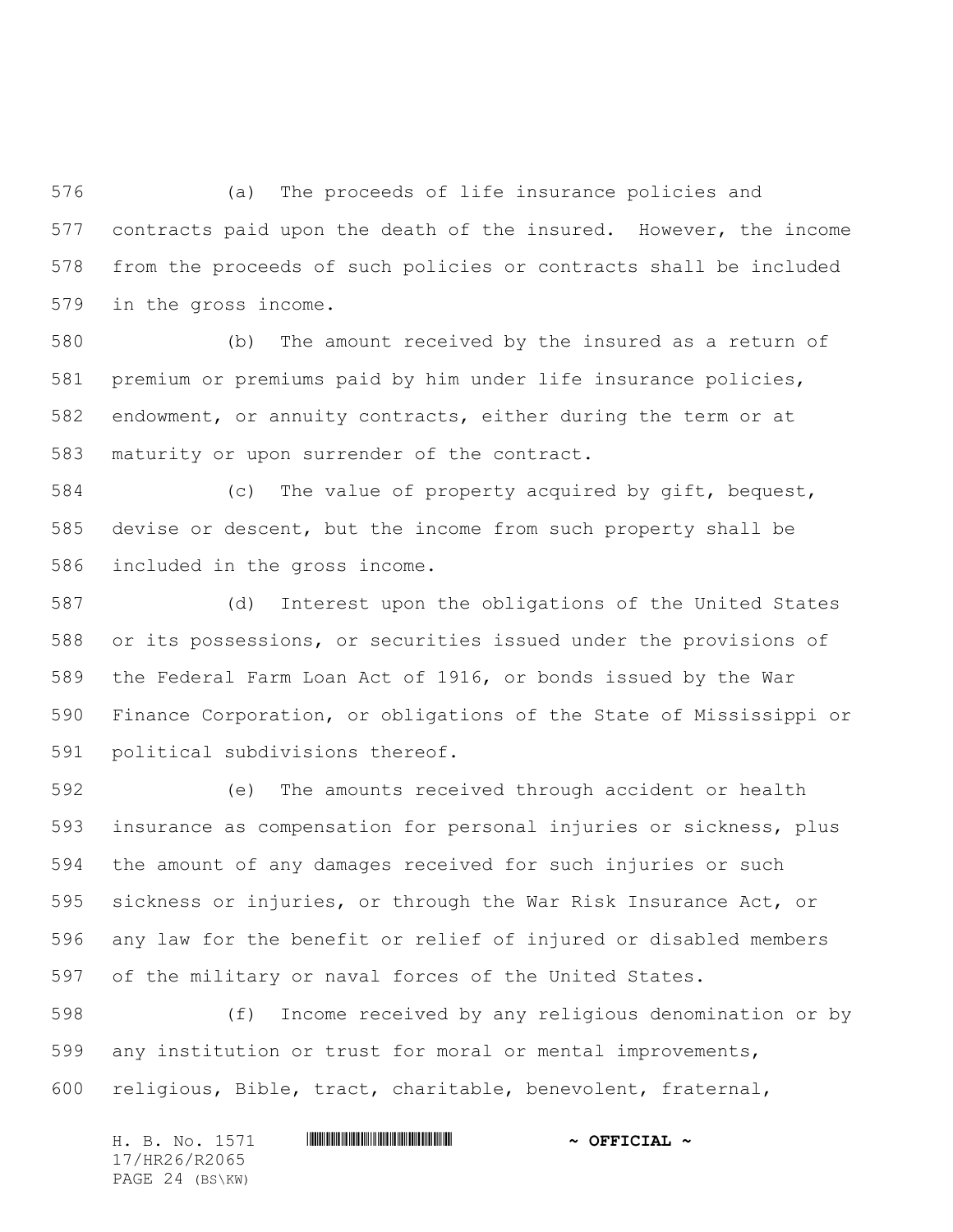missionary, hospital, infirmary, educational, scientific, literary, library, patriotic, historical or cemetery purposes or for two (2) or more of such purposes, if such income be used exclusively for carrying out one or more of such purposes.

 (g) Income received by a domestic corporation which is "taxable in another state" as this term is defined in this article, derived from business activity conducted outside this state. Domestic corporations taxable both within and without the state shall determine Mississippi income on the same basis as provided for foreign corporations under the provisions of this article.

 (h) In case of insurance companies, there shall be excluded from gross income such portion of actual premiums received from an individual policyholder as is paid back or credited to or treated as an abatement of premiums of such policyholder within the taxable year.

 (i) Income from dividends that has already borne a tax as dividend income under the provisions of this article, when such dividends may be specifically identified in the possession of the recipient.

 (j) Amounts paid by the United States to a person as added compensation for hazardous duty pay as a member of the Armed Forces of the United States in a combat zone designated by Executive Order of the President of the United States.

H. B. No. 1571 \*HR26/R2065\* **~ OFFICIAL ~** 17/HR26/R2065 PAGE 25 (BS\KW)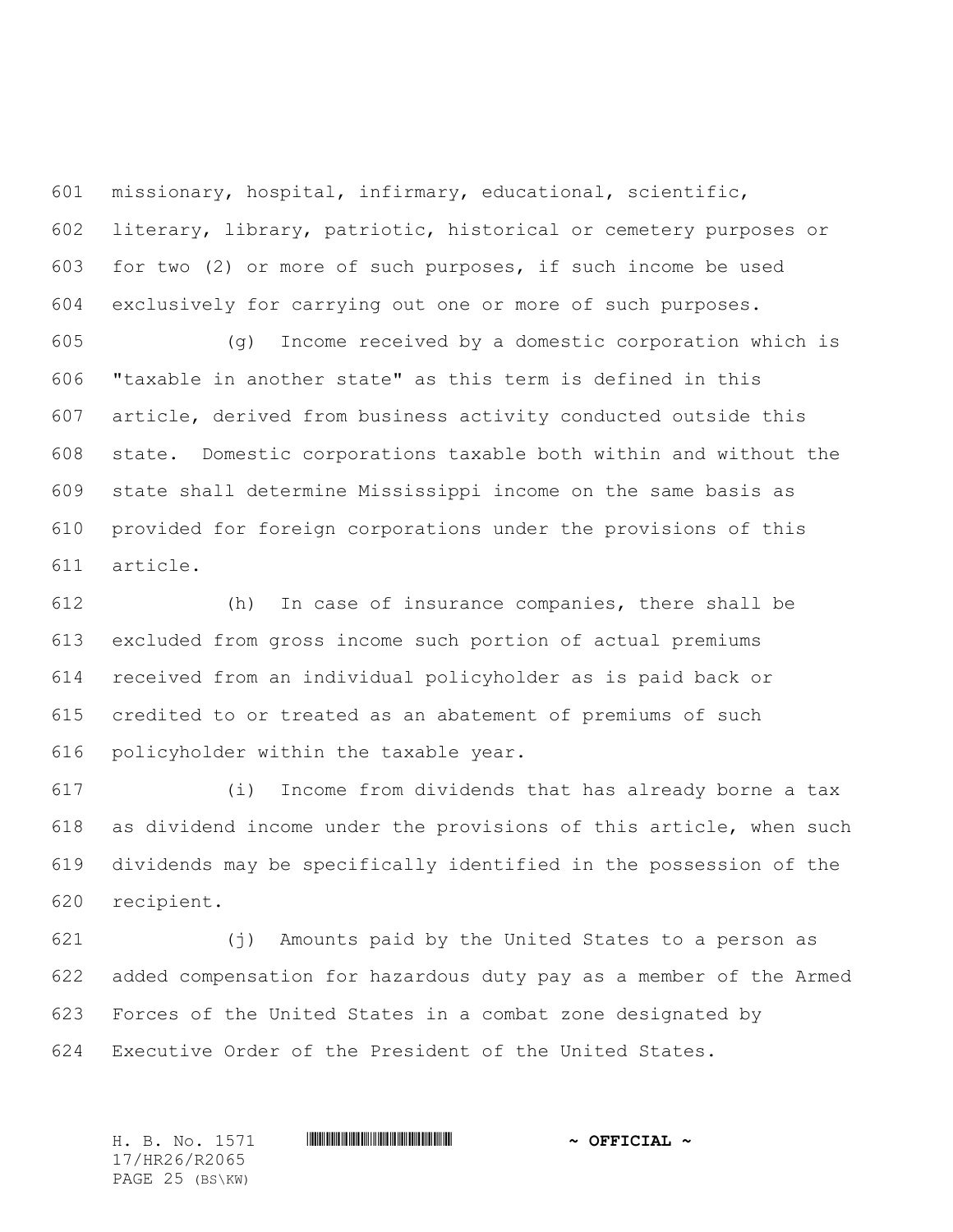(k) Amounts received as retirement allowances, pensions, annuities or optional retirement allowances paid under the federal Social Security Act, the Railroad Retirement Act, the Federal Civil Service Retirement Act, or any other retirement system of the United States government, retirement allowances paid under the Mississippi Public Employees' Retirement System, Mississippi Highway Safety Patrol Retirement System or any other retirement system of the State of Mississippi or any political subdivision thereof. The exemption allowed under this paragraph (k) shall be available to the spouse or other beneficiary at the death of the primary retiree.

 (l) Amounts received as retirement allowances, pensions, annuities or optional retirement allowances paid by any public or governmental retirement system not designated in paragraph (k) or any private retirement system or plan of which the recipient was a member at any time during the period of his employment. Amounts received as a distribution under a Roth Individual Retirement Account shall be treated in the same manner as provided under the Internal Revenue Code of 1986, as amended. The exemption allowed under this paragraph (l) shall be available to the spouse or other beneficiary at the death of the primary retiree.

 (m) National Guard or Reserve Forces of the United States compensation not to exceed the aggregate sum of Five Thousand Dollars (\$5,000.00) for any taxable year through the 2005

| H. B. No. 1571  | $\sim$ OFFICIAL $\sim$ |
|-----------------|------------------------|
| 17/HR26/R2065   |                        |
| PAGE 26 (BS\KW) |                        |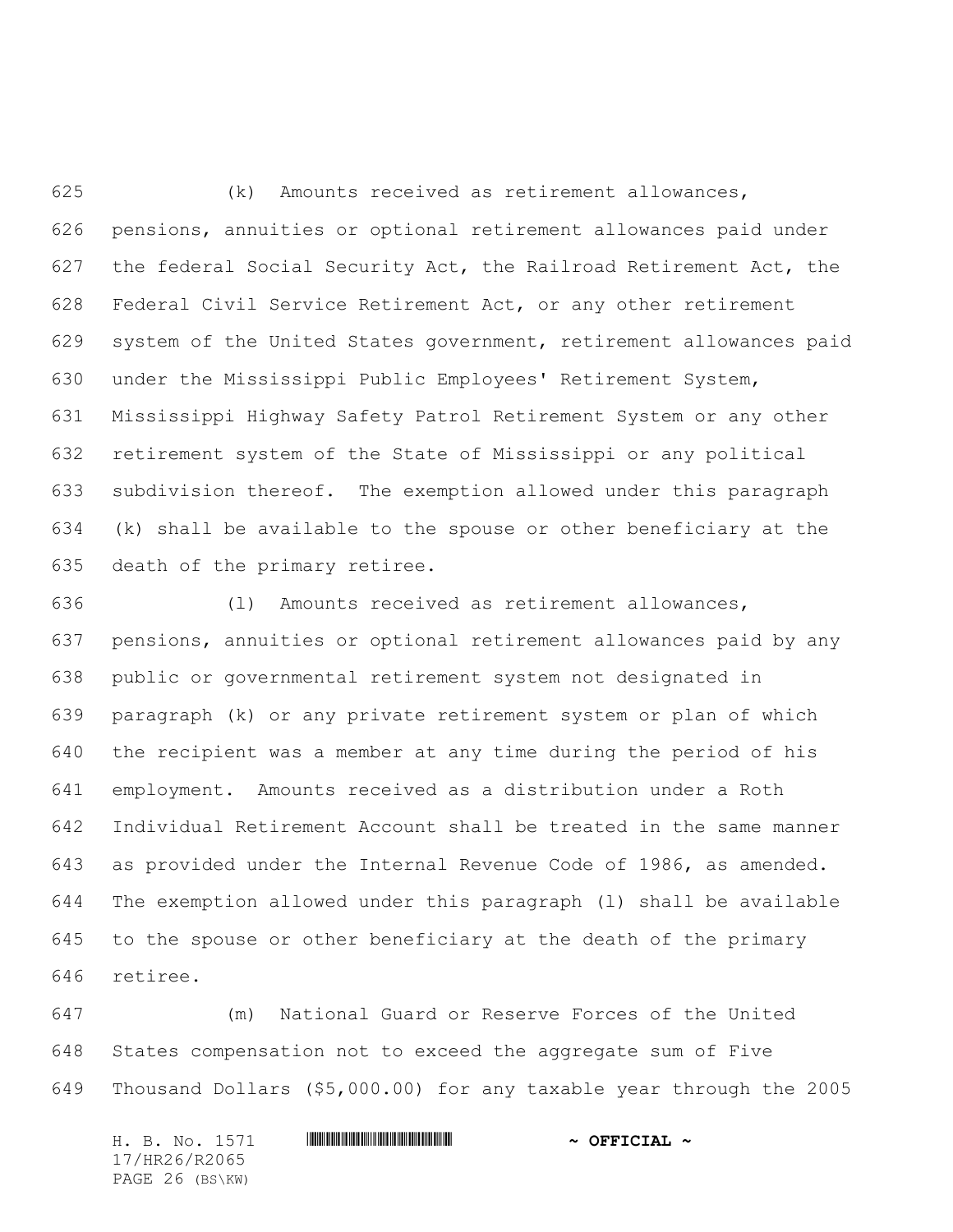taxable year, and not to exceed the aggregate sum of Fifteen Thousand Dollars (\$15,000.00) for any taxable year thereafter.

 (n) Compensation received for active service as a member below the grade of commissioned officer and so much of the compensation as does not exceed the maximum enlisted amount received for active service as a commissioned officer in the Armed Forces of the United States for any month during any part of which such members of the Armed Forces (i) served in a combat zone as designated by Executive Order of the President of the United States or a qualified hazardous duty area as defined by federal law, or both; or (ii) was hospitalized as a result of wounds, disease or injury incurred while serving in such combat zone. For the purposes of this paragraph (n), the term "maximum enlisted amount" means and has the same definition as that term has in 26 USCS 112.

 (o) The proceeds received from federal and state forestry incentive programs.

 (p) The amount representing the difference between the increase of gross income derived from sales for export outside the United States as compared to the preceding tax year wherein gross income from export sales was highest, and the net increase in expenses attributable to such increased exports. In the absence of direct accounting, the ratio of net profits to total sales may be applied to the increase in export sales. This paragraph (p) shall only apply to businesses located in this state engaging in

H. B. No. 1571 \*HR26/R2065\* **~ OFFICIAL ~** 17/HR26/R2065 PAGE 27 (BS\KW)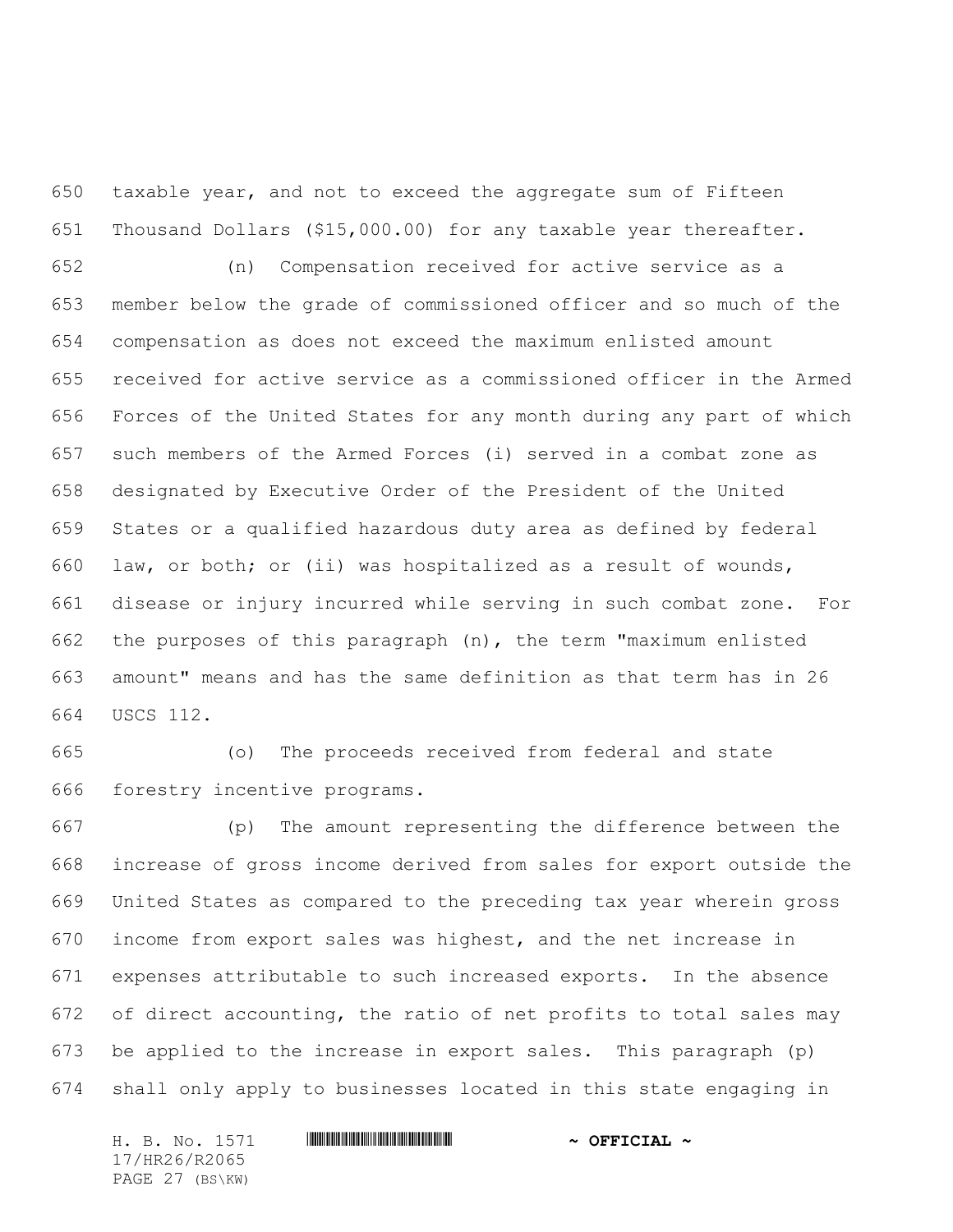the international export of Mississippi goods and services. Such goods or services shall have at least fifty percent (50%) of value added at a location in Mississippi.

 (q) Amounts paid by the federal government for the construction of soil conservation systems as required by a conservation plan adopted pursuant to 16 USCS 3801 et seq.

 (r) The amount deposited in a medical savings account, and any interest accrued thereon, that is a part of a medical savings account program as specified in the Medical Savings Account Act under Sections 71-9-1 through 71-9-9; provided, however, that any amount withdrawn from such account for purposes other than paying eligible medical expense or to procure health coverage shall be included in gross income.

 (s) Amounts paid by the Mississippi Soil and Water Conservation Commission from the Mississippi Soil and Water Cost-Share Program for the installation of water quality best management practices.

 (t) Dividends received by a holding corporation, as defined in Section 27-13-1, from a subsidiary corporation, as defined in Section 27-13-1.

 (u) Interest, dividends, gains or income of any kind on any account in the Mississippi Affordable College Savings Trust Fund, as established in Sections 37-155-101 through 37-155-125, to the extent that such amounts remain on deposit in the MACS Trust

17/HR26/R2065 PAGE 28 (BS\KW)

H. B. No. 1571 **. AND AND ADDED**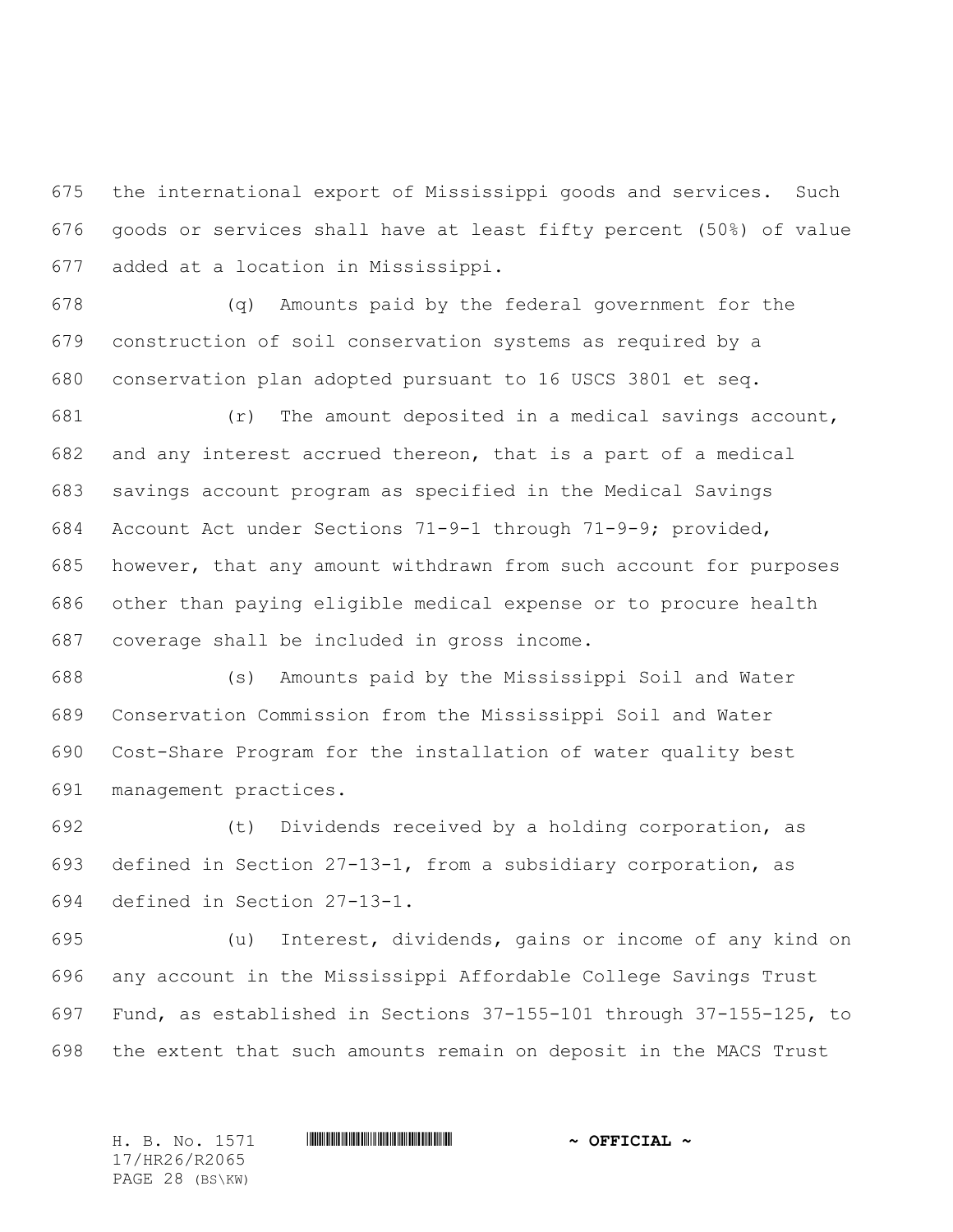Fund or are withdrawn pursuant to a qualified withdrawal, as defined in Section 37-155-105.

 (v) Interest, dividends or gains accruing on the payments made pursuant to a prepaid tuition contract, as provided for in Section 37-155-17.

 (w) Income resulting from transactions with a related member where the related member subject to tax under this chapter was required to, and did in fact, add back the expense of such transactions as required by Section 27-7-17(2). Under no circumstances may the exclusion from income exceed the deduction add-back of the related member, nor shall the exclusion apply to any income otherwise excluded under this chapter.

 (x) Amounts that are subject to the tax levied pursuant to Section 27-7-901, and are paid to patrons by gaming establishments licensed under the Mississippi Gaming Control Act.

 (y) Amounts that are subject to the tax levied pursuant to Section 27-7-903, and are paid to patrons by gaming establishments not licensed under the Mississippi Gaming Control Act.

 (z) Interest, dividends, gains or income of any kind on any account in a qualified tuition program and amounts received as distributions under a qualified tuition program shall be treated in the same manner as provided under the United States Internal 722 Revenue Code, as amended. For the purposes of this paragraph (z),

17/HR26/R2065 PAGE 29 (BS\KW)

H. B. No. 1571 **. AND AND ADDED**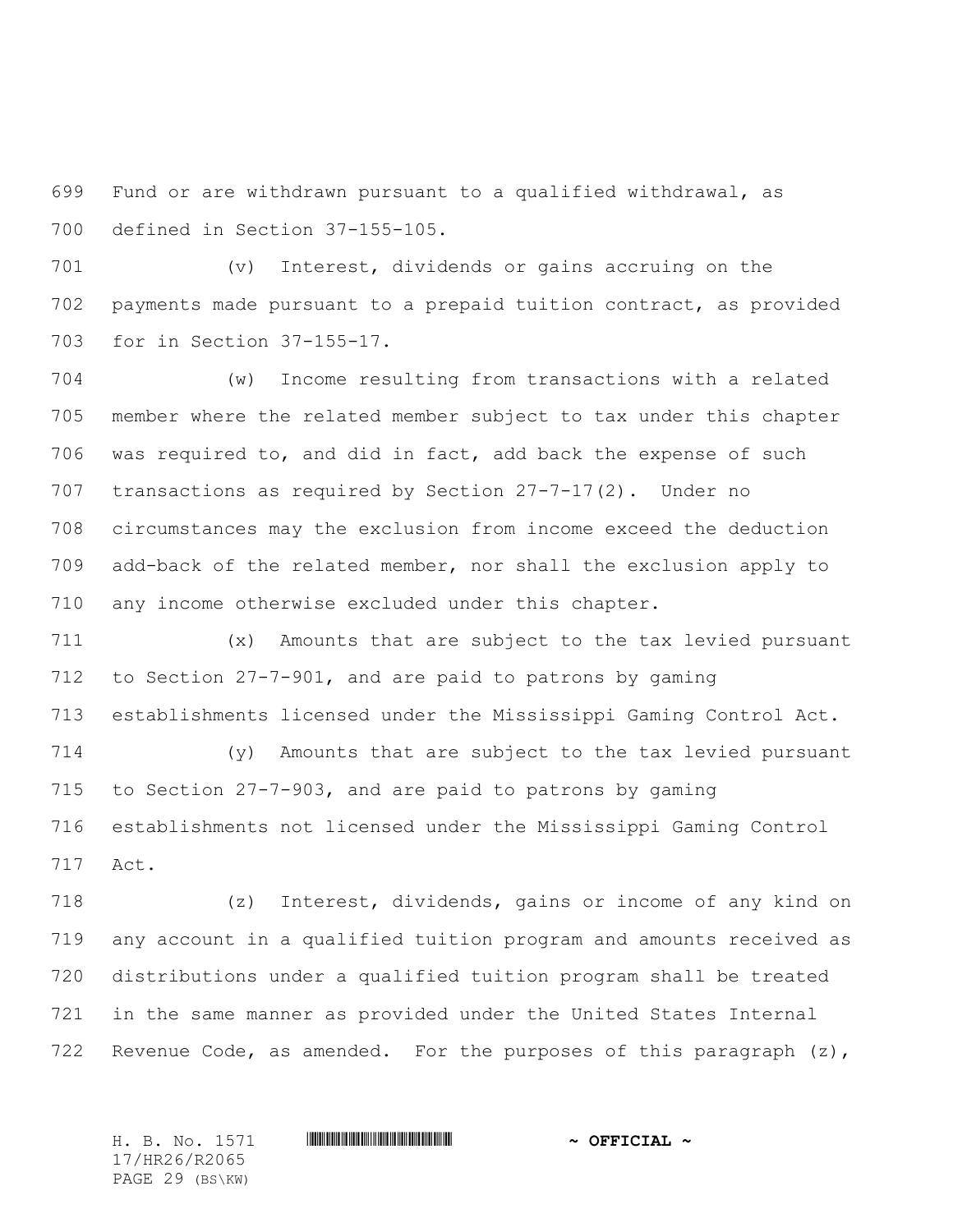the term "qualified tuition program" means and has the same definition as that term has in 26 USCS 529.

 (aa) The amount deposited in a health savings account, and any interest accrued thereon, that is a part of a health savings account program as specified in the Health Savings Accounts Act created in Sections 83-62-1 through 83-62-9; however, any amount withdrawn from such account for purposes other than paying qualified medical expenses or to procure health coverage shall be included in gross income, except as otherwise provided by Sections 83-62-7 and 83-62-9.

 (bb) Amounts received as qualified disaster relief payments shall be treated in the same manner as provided under the United States Internal Revenue Code, as amended.

 (cc) Amounts received as a "qualified Hurricane Katrina distribution" as defined in the United States Internal Revenue Code, as amended.

 (dd) Amounts received by an individual which may be excluded from income as foreign earned income for federal income tax purposes.

 (ee) Amounts received by a qualified individual, directly or indirectly, from an employer or nonprofit housing organization that are qualified housing expenses associated with an employer-assisted housing program. For purposes of this paragraph (ee):

17/HR26/R2065 PAGE 30 (BS\KW)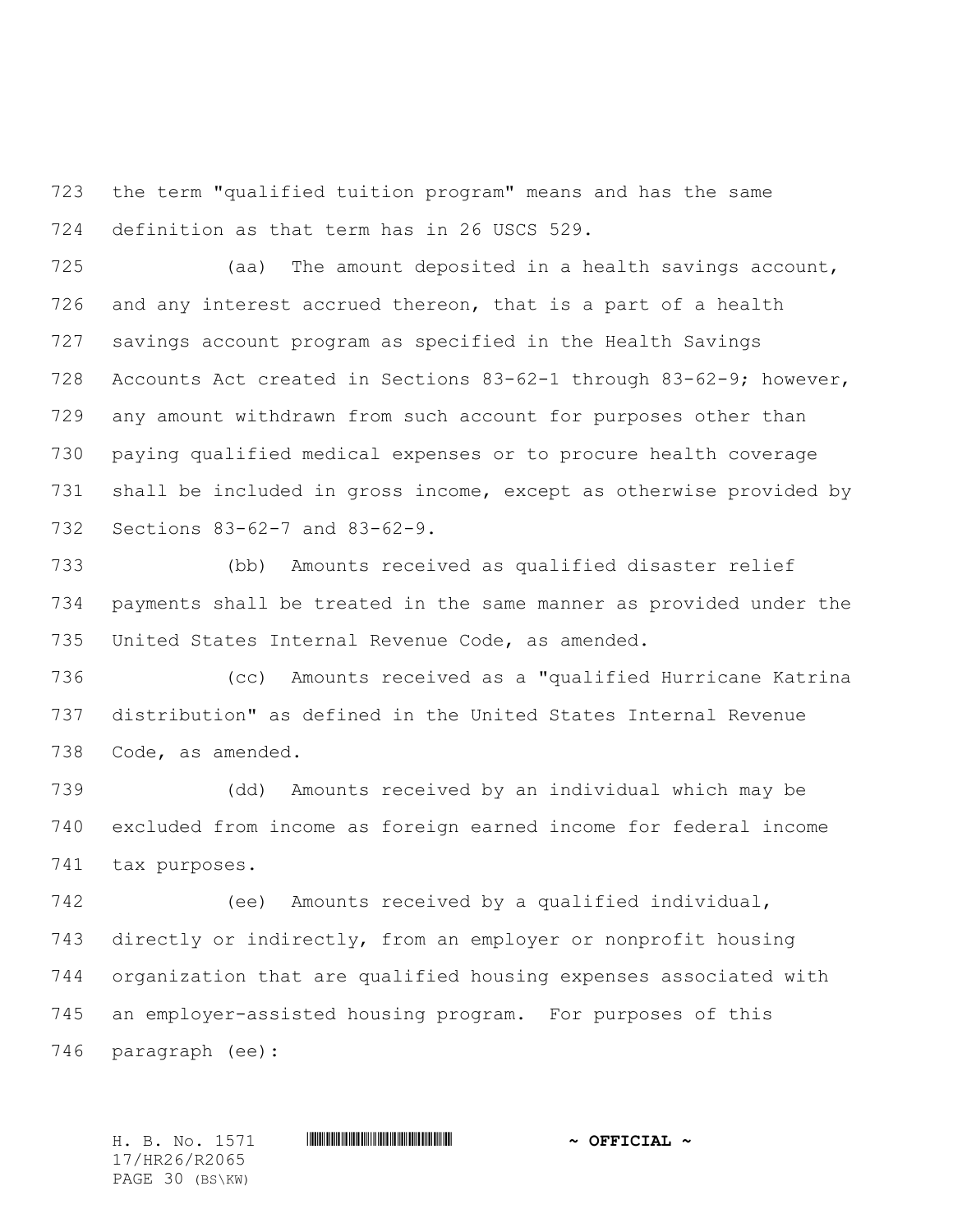(i) "Qualified individual" means any individual whose household income does not exceed one hundred twenty percent (120%) of the area median gross income (as defined by the United States Department of Housing and Urban Development), adjusted for household size, for the area in which the housing is located. (ii) "Nonprofit housing organization" means an organization that is organized as a not-for-profit organization under the laws of this state or another state and has as one of its purposes: 1. Homeownership education or counseling; 2. The development of affordable housing; or 3. The development or administration of employer-assisted housing programs. (iii) "Employer-assisted housing program" means a separate written plan of any employer (including, without limitation, tax-exempt organizations and public employers) for the exclusive benefit of the employer's employees to pay qualified housing expenses to assist the employer's employees in securing affordable housing. (iv) "Qualified housing expenses" means: 767 1. With respect to rental assistance, an amount not to exceed Two Thousand Dollars (\$2,000.00) paid for the purpose of assisting employees with security deposits and rental subsidies; and

17/HR26/R2065 PAGE 31 (BS\KW)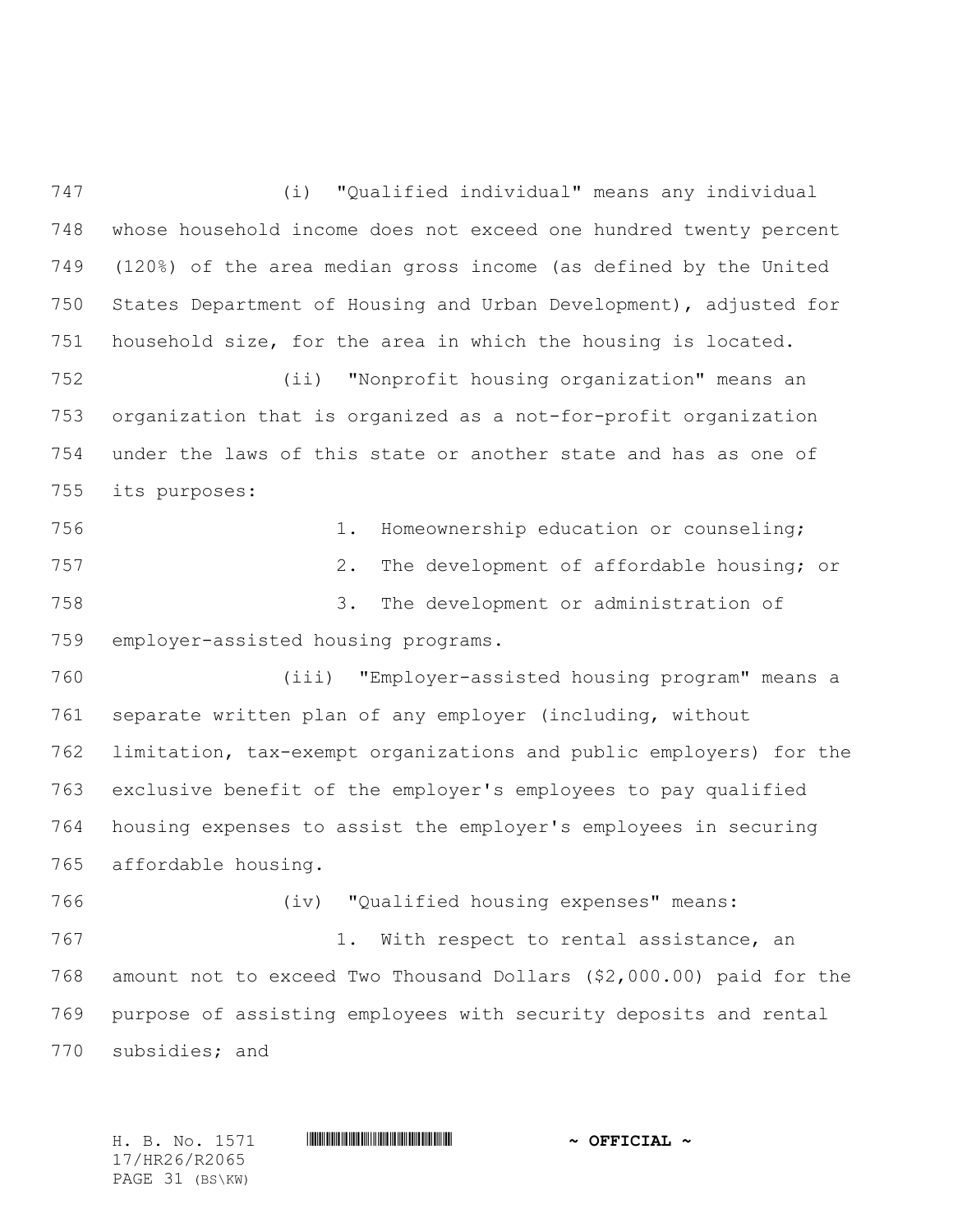2. With respect to homeownership assistance, an amount not to exceed the lesser of Ten Thousand Dollars (\$10,000.00) or six percent (6%) of the purchase price of the employee's principal residence that is paid for the purpose of 775 assisting employees with down payments, payment of closing costs, reduced interest mortgages, mortgage guarantee programs, mortgage forgiveness programs, equity contribution programs, or contributions to home buyer education and/or homeownership counseling of eligible employees.

 (ff) For the 2010 taxable year and any taxable year thereafter, amounts converted in accordance with the United States Internal Revenue Code, as amended, from a traditional Individual Retirement Account to a Roth Individual Retirement Account. The exemption allowed under this paragraph (ff) shall be available to the spouse or other beneficiary at the death of the primary retiree.

 (gg) Amounts received for the performance of disaster or emergency-related work as defined in Section 27-113-5.

 (hh) The amount deposited in a catastrophe savings account established under Sections 27-7-1001 through 27-7-1007, interest income earned on the catastrophe savings account, and distributions from the catastrophe savings account; however, any amount withdrawn from a catastrophe savings account for purposes other than paying qualified catastrophe expenses shall be included

17/HR26/R2065 PAGE 32 (BS\KW)

H. B. No. 1571 **. AND AND ADDED**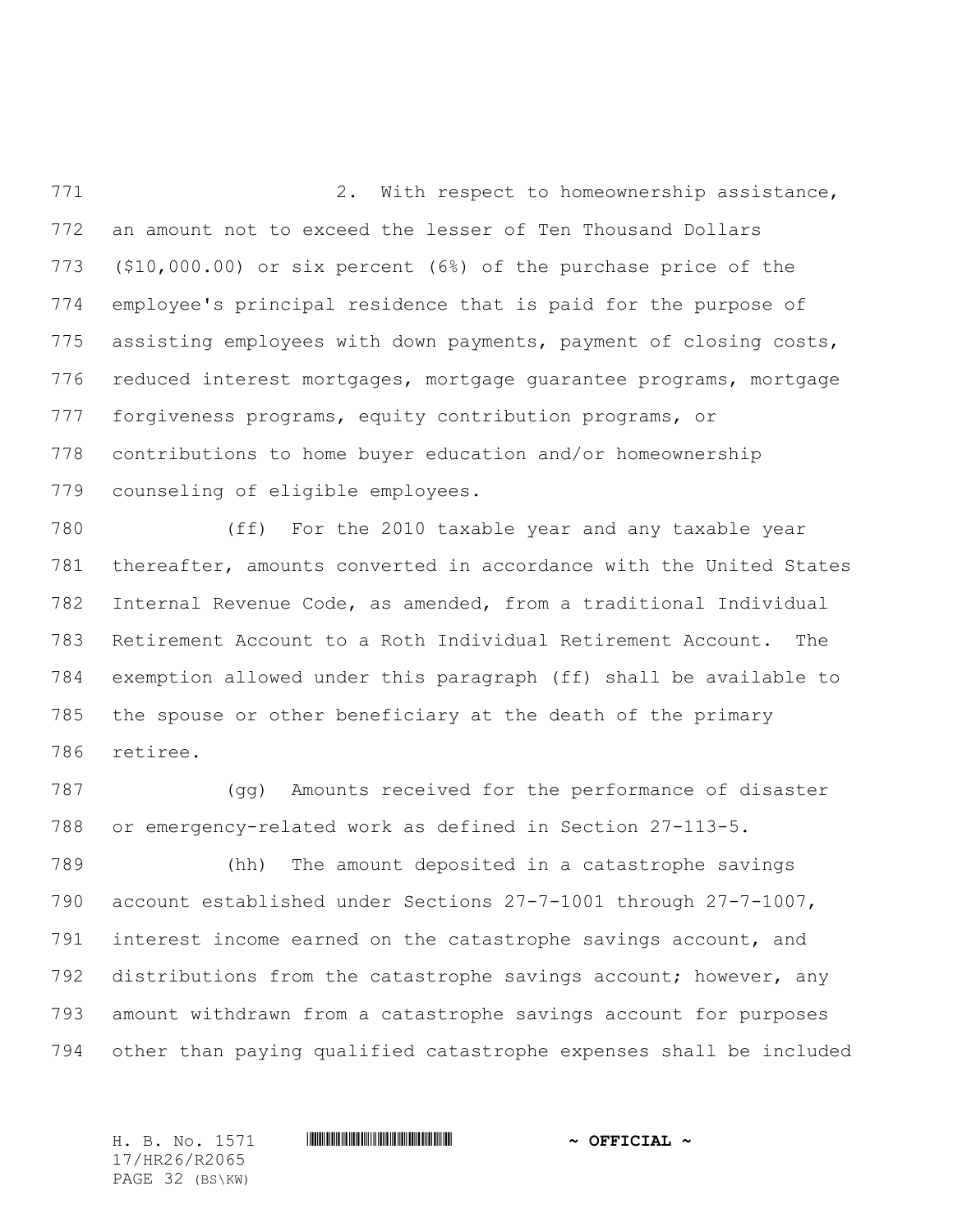in gross income, except as otherwise provided by Sections 27-7-1001 through 27-7-1007.

 (ii) Interest or dividends earned on an individual development account established under Sections 1 through 15 of this act and any money withdrawn from an individual development account and used for a qualified purpose. For the purposes of this paragraph (ii), the terms "individual development account" and "qualified purpose" mean and have the same definitions as such terms have in Section 3 of this act.

(5) Prisoners of war, missing in action-taxable status.

 (a) **Members of the Armed Forces.** Gross income does not include compensation received for active service as a member of the Armed Forces of the United States for any month during any part of which such member is in a missing status, as defined in paragraph (d) of this subsection, during the Vietnam Conflict as a 810 result of such conflict.

 (b) **Civilian employees.** Gross income does not include compensation received for active service as an employee for any month during any part of which such employee is in a missing status during the Vietnam Conflict as a result of such conflict.

 (c) **Period of conflict.** For the purpose of this subsection, the Vietnam Conflict began February 28, 1961, and ends on the date designated by the President by Executive Order as the date of the termination of combatant activities in Vietnam. For the purpose of this subsection, an individual is in a missing

H. B. No. 1571 **HRACH RACE AND ALL AND A OFFICIAL ~** 17/HR26/R2065 PAGE 33 (BS\KW)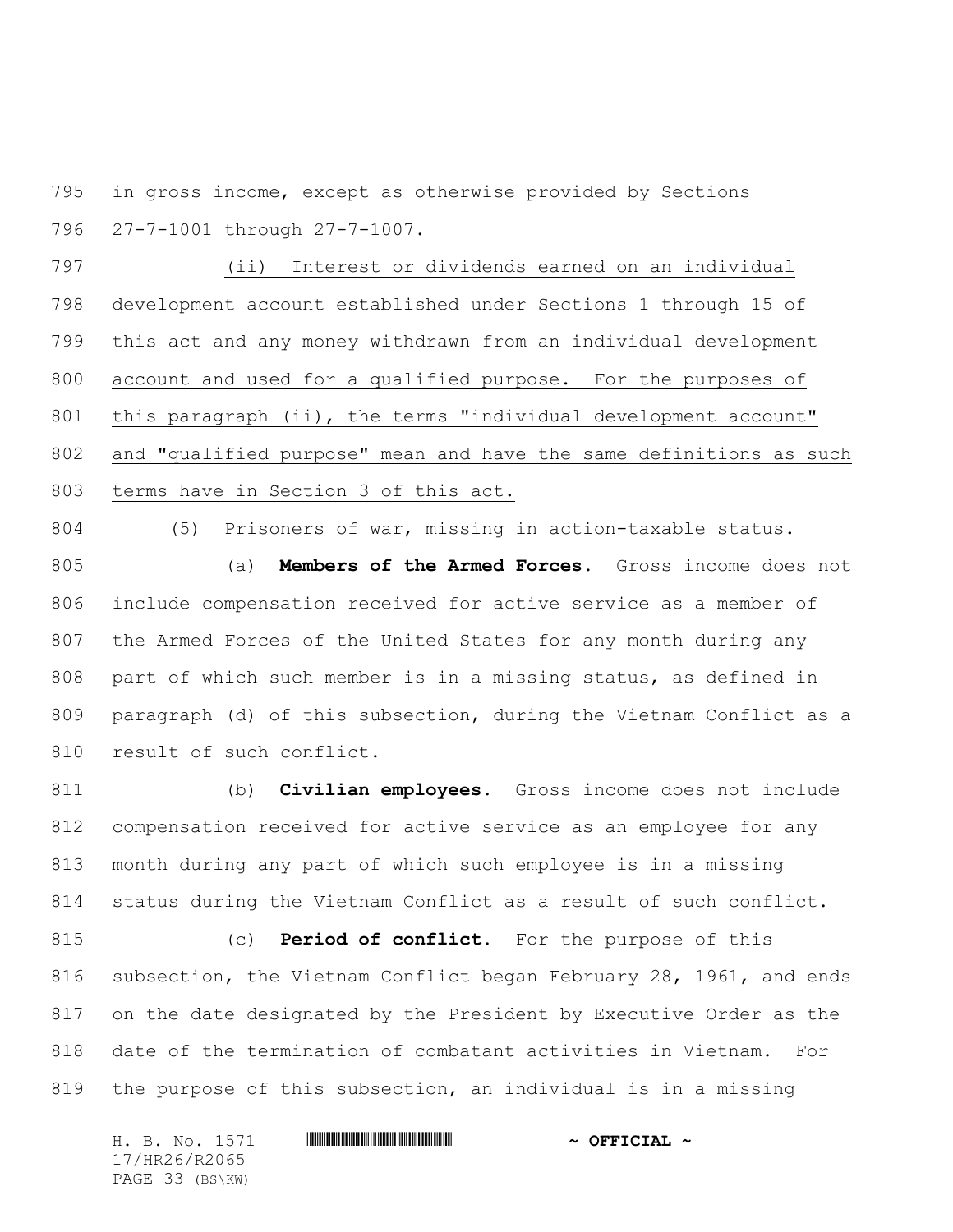status as a result of the Vietnam Conflict if immediately before such status began he was performing service in Vietnam or was performing service in Southeast Asia in direct support of military operations in Vietnam. "Southeast Asia," as used in this paragraph, is defined to include Cambodia, Laos, Thailand and 825 waters adjacent thereto.

 (d) "Missing status" means the status of an employee or member of the Armed Forces who is in active service and is officially carried or determined to be absent in a status of (i) missing; (ii) missing in action; (iii) interned in a foreign country; (iv) captured, beleaguered or besieged by a hostile 831 force; or (v) detained in a foreign country against his will; but does not include the status of an employee or member of the Armed Forces for a period during which he is officially determined to be absent from his post of duty without authority.

 (e) "Active service" means active federal service by an employee or member of the Armed Forces of the United States in an active duty status.

 (f) "Employee" means one who is a citizen or national of the United States or an alien admitted to the United States for permanent residence and is a resident of the State of Mississippi and is employed in or under a federal executive agency or department of the Armed Forces.

 (g) "Compensation" means (i) basic pay; (ii) special 844 pay; (iii) incentive pay; (iv) basic allowance for quarters; (v)

H. B. No. 1571 \*HR26/R2065\* **~ OFFICIAL ~** 17/HR26/R2065 PAGE 34 (BS\KW)